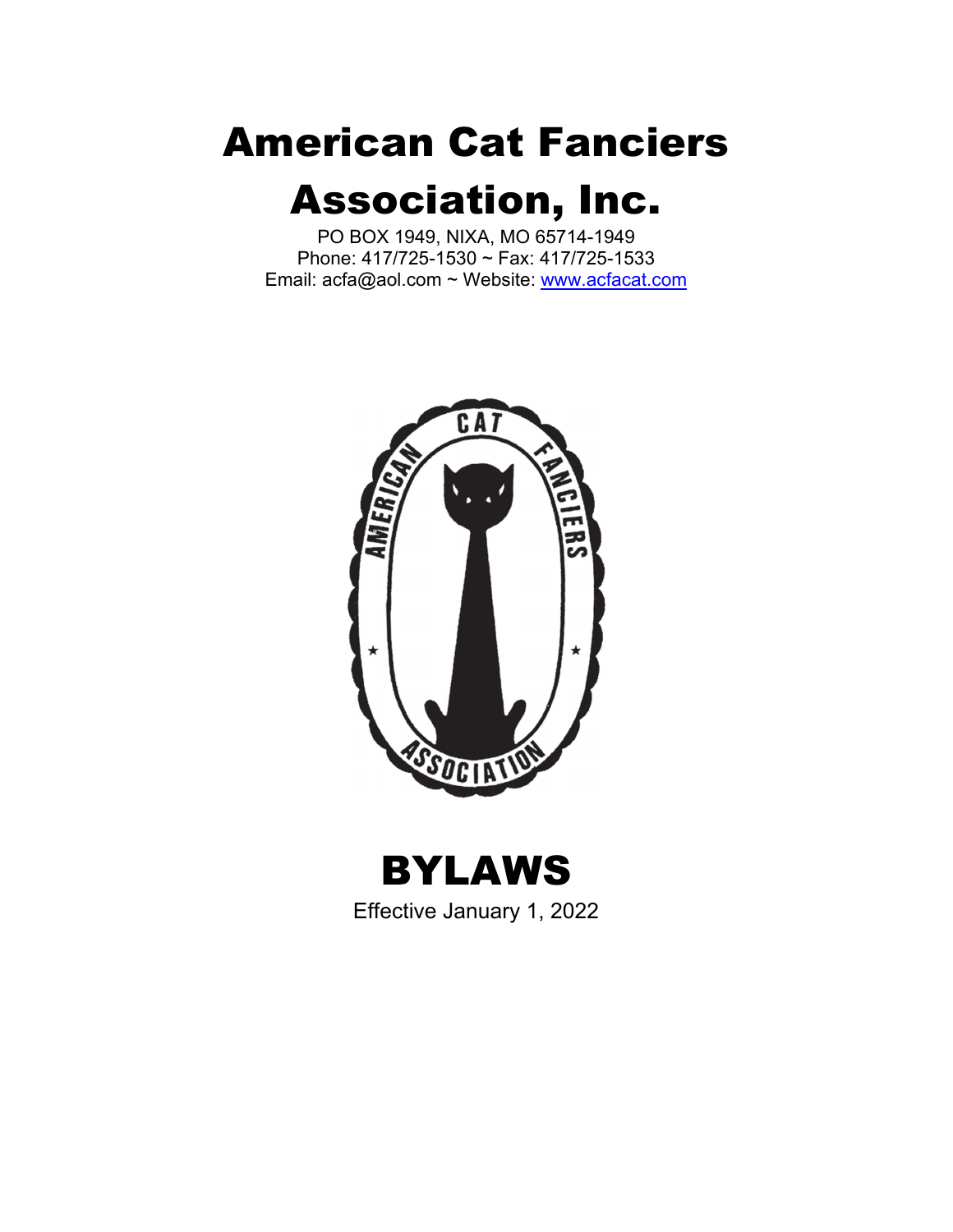### TABLE OF CONTENTS

| Article V: BREED SECTION MEMBERSHIP3                                  |
|-----------------------------------------------------------------------|
|                                                                       |
|                                                                       |
|                                                                       |
|                                                                       |
|                                                                       |
| Section 6. Executive Committee Responsibilities and Duties.  5        |
| Section 7. Breed Section Without Eligible Voting Members 6            |
|                                                                       |
|                                                                       |
|                                                                       |
|                                                                       |
|                                                                       |
|                                                                       |
|                                                                       |
|                                                                       |
|                                                                       |
| Article VIII: BOARD OF DIRECTORS AND OFFICERS7                        |
|                                                                       |
|                                                                       |
|                                                                       |
|                                                                       |
|                                                                       |
|                                                                       |
|                                                                       |
|                                                                       |
|                                                                       |
|                                                                       |
|                                                                       |
|                                                                       |
|                                                                       |
|                                                                       |
|                                                                       |
|                                                                       |
|                                                                       |
|                                                                       |
|                                                                       |
|                                                                       |
| Section 7. Published Statements/Pros and Cons.  12                    |
| Section 8. Election and Balloting Procedures 12                       |
|                                                                       |
|                                                                       |
|                                                                       |
|                                                                       |
|                                                                       |
|                                                                       |
| Section 2. Clubs or Registries, which have working relationships with |
|                                                                       |
| Section 3. International Division Ambassadors 14                      |
| Section 4. International Division Committee (ID Committee).  14       |
|                                                                       |
|                                                                       |
|                                                                       |
|                                                                       |
|                                                                       |
|                                                                       |

| Section 3. International Division Guest Judge 15   |  |
|----------------------------------------------------|--|
|                                                    |  |
|                                                    |  |
|                                                    |  |
|                                                    |  |
|                                                    |  |
|                                                    |  |
|                                                    |  |
|                                                    |  |
|                                                    |  |
|                                                    |  |
|                                                    |  |
|                                                    |  |
| Article XIV: INITIATIVE, RECALL AND REFERENDUM  17 |  |
|                                                    |  |
|                                                    |  |
|                                                    |  |
|                                                    |  |
|                                                    |  |
|                                                    |  |
| Section 7. Right of Appeal [Recall Petitions].  18 |  |
|                                                    |  |
|                                                    |  |
|                                                    |  |
|                                                    |  |
|                                                    |  |
|                                                    |  |
|                                                    |  |
|                                                    |  |
|                                                    |  |
|                                                    |  |
|                                                    |  |
| Section 10. Committee Receipts and Expenses.  21   |  |
|                                                    |  |
|                                                    |  |
|                                                    |  |
|                                                    |  |
|                                                    |  |
|                                                    |  |
|                                                    |  |
|                                                    |  |
|                                                    |  |
|                                                    |  |
|                                                    |  |
|                                                    |  |
|                                                    |  |
|                                                    |  |
|                                                    |  |

i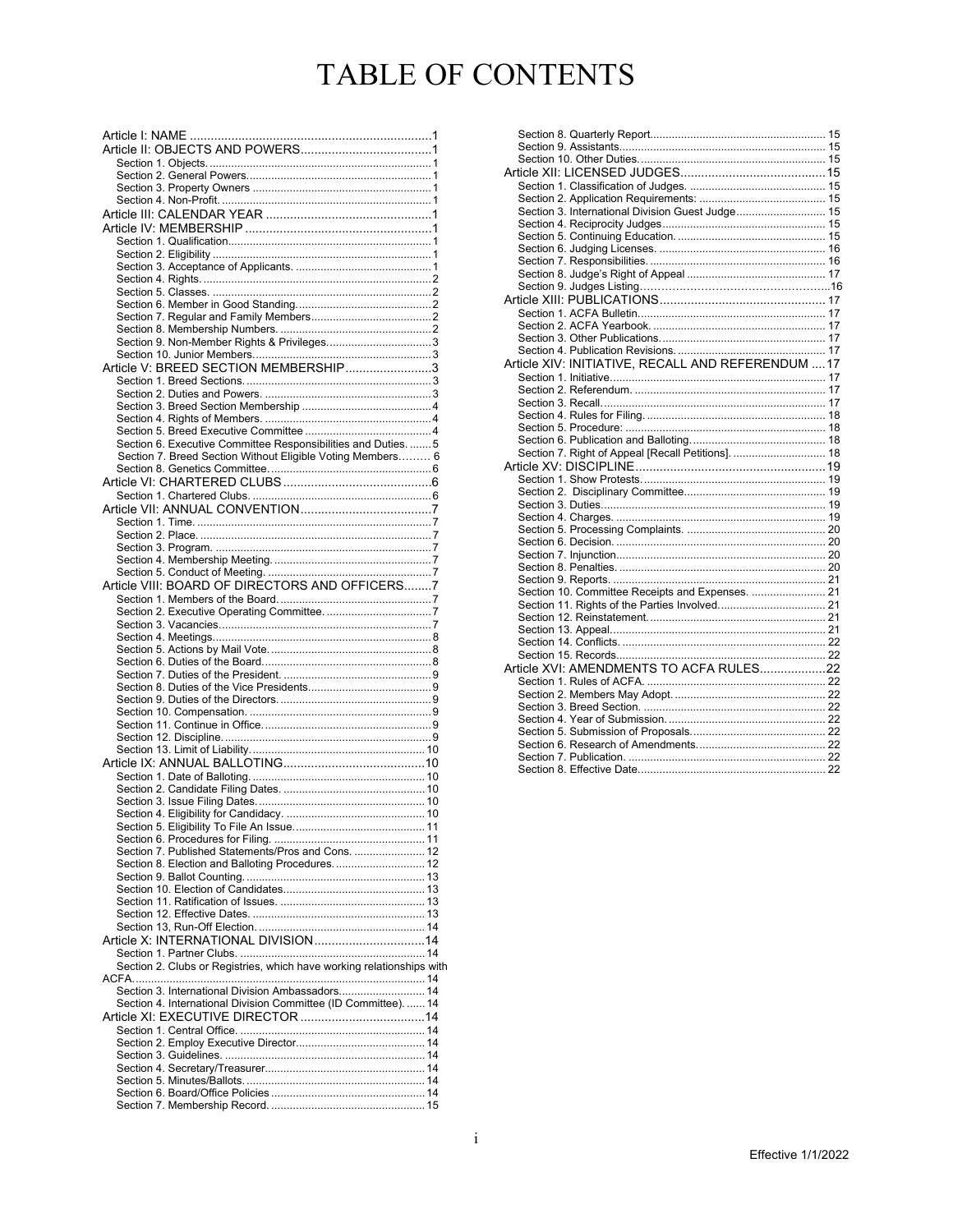## **BYLAWS OF THE AMERICAN CAT FANCIERS ASSOCIATION**

#### **Revised January 2022**

#### Article I: NAME

The name of this organization shall be the American Cat Fanciers Association, Inc. (ACFA).

#### Article II: OBJECTS AND POWERS

Section 1. Objects. The objects and purposes of ACFA shall be:

- a. Registration of the pedigrees of Cats and Kittens and recording of purebred and non-purebred Household Pets.
- b. Promulgation of rules for the management of Cat Shows.
- c. Licensing of Cat Shows to be held under the Rules of ACFA.
- d. Awarding of prizes, ribbons, honors and recognition in connection with Championship and Household Pet Shows.
- e. Promotion of the best interests of purebred and non-purebred cats and of breeders, owners and exhibitors of cats.
- f. Establishment of Standards of Perfection and promotion of interest in improving the various breeds of domesticated cats.
- g. Promotion of education and interest in all domesticated cats, purebred and non-purebred, for the general public.
- h. Publication of information concerning all cats, their breeding, care and exhibition.

#### Section 2. General Powers.

ACFA shall have the power to do anything necessary and proper for the accomplishment of the objects hereinabove enumerated, or anything necessary or incidental to the protection and benefit of ACFA, and, in general, to carry on any lawful business necessary to the attainment of the purposes of ACFA.

#### Section 3. Property Owners

ACFA shall have the power to purchase or otherwise acquire and to own, hold, improve, utilize, mortgage, sell or lease, personal property, real estate, or chattels real that may be, or may hereafter become, useful or convenient for any of the purposes of ACFA.

#### Section 4. Non-Profit.

No member shall personally participate in or receive any profit from the operation of ACFA; however, the provision shall not prohibit the payment of reasonable compensation to officers and employees of ACFA for services actually rendered.

#### Article III: CALENDAR YEAR

The Calendar Year of ACFA shall begin on the first day of January and end on the last day of December.

#### Article IV: MEMBERSHIP

#### Section 1. Qualification.

Membership in ACFA shall be open to any person who is interested in cats, interested in owning, breeding and/or exhibiting domesticated cats, upon making application for membership, signing an agreement to be bound and abide by the Bylaws, rules and regulations of ACFA, and paying the membership fee with the exception as outlined in Section 3.

#### Section 2. Eligibility

Only individuals are eligible for membership. Catteries, Partnerships, Clubs and Associations are not eligible for membership.

#### Section 3. Acceptance of Applicants.

There shall be no requirement for the election of new members. Each applicant shall be deemed worthy of membership unless he or she has been convicted or found guilty by a court of law of a crime associated with animal abuse, cruelty or intentional neglect as determined by the ACFA Executive Committee or shall have been expelled from membership under procedures hereinafter provided in these Bylaws. Such persons have the right to appeal this denial of membership to the Board of Directors at the next convened session.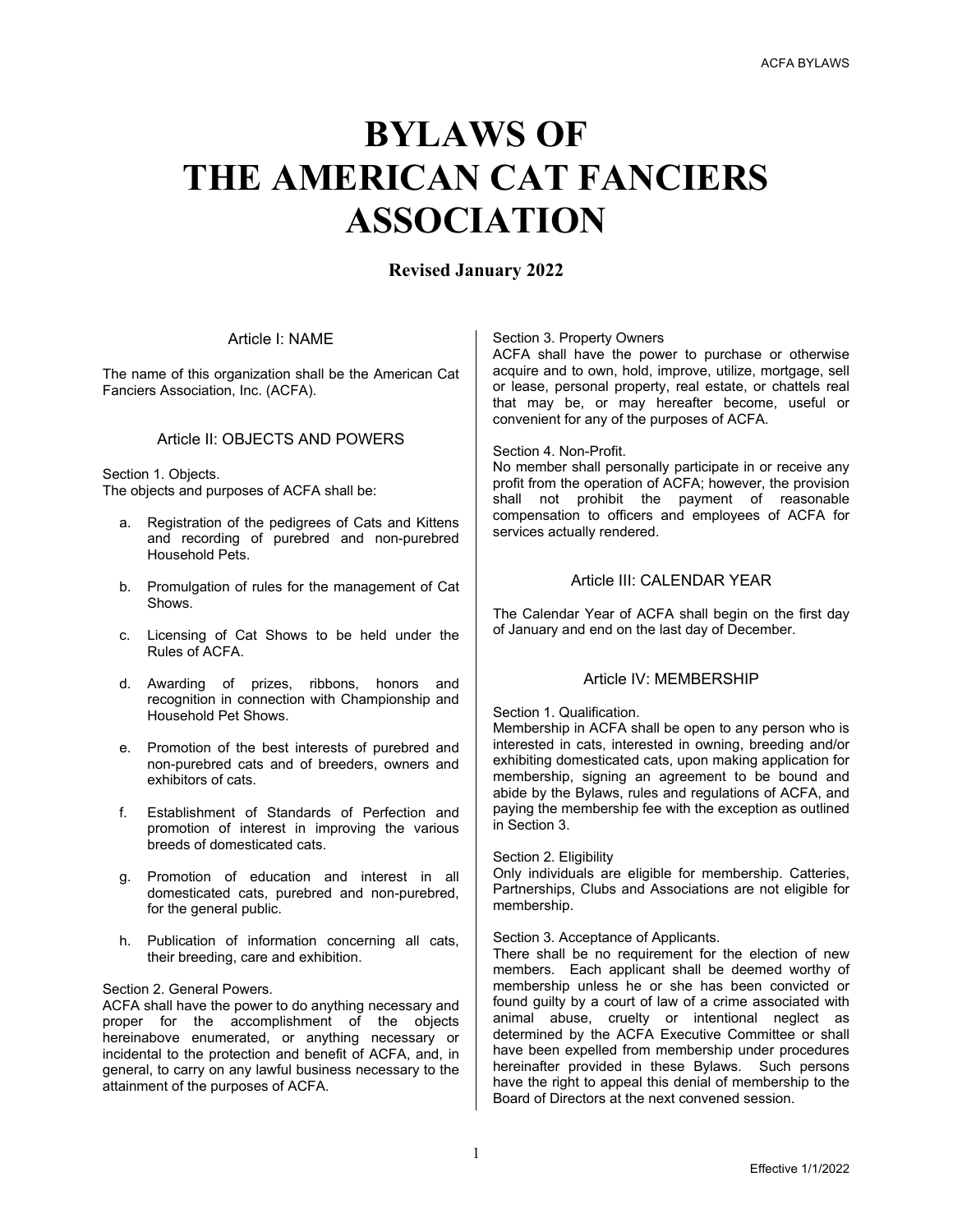Section 4. Rights.

- a. No Member shall be denied any right, honor or privilege in ACFA because of membership in any cat club, society or association not affiliated with ACFA, except that national officers in other similar associations shall not be eligible to hold any elective office in ACFA or to serve as a licensed Judge of ACFA. Any member in good standing in ACFA shall have the right to run for any elective office if they meet the requirements set forth for that office; no member shall be denied any rights as set forth in the Bylaws of ACFA when achieving the status of licensed Specialty and/or Allbreed Judge.
- b. Members who have been convicted or found guilty by a court of law of a crime associated with animal abuse, cruelty or intentional neglect as determined by the ACFA Executive Committee will be denied further membership.

#### Section 5. Classes.

Members are divided into four classes, namely: Life Member, Regular Member, Family Member, and Junior member. Rights of Members are defined in the sections that follow. Membership dues for all classes of members are determined by the Board of Directors. The calendar year for dues for all classes of members is January 1 to December 31.

Section 6. Member in Good Standing.

A member is considered in good standing under the following conditions:

- a. Annual dues have been paid and member is not on the delinquent member list.
- b. Member is not serving a suspension of all privileges of membership in accordance with Bylaw Articles VIII or XV.
- c. Any member who pays in full current annual dues after January 1, but no later than March 1 of that same year, may be reinstated to good standing, retaining membership continuity, retroactive to January 1, under this section. That reinstatement will occur with the payment in full by March 1st of such penalty, as the Board of Directors shall determine.

Section 7. Regular and Family Members

- a. Regular Members shall pay the annual membership dues with application for membership. New Member dues paid with application after July 1 during the membership year shall be at the rate established by the Board of Directors and such membership shall expire on December 31 of that year. The ACFA POR is not included in part-year dues.
- b. Where there are two Regular Members in the same family, residing at the same address, they may elect to pay dues under the Family Plan as follows: The first such Regular Member in the family shall pay membership dues in full. Each

additional Family Member shall pay the prescribed Family Membership fee. Family Members joining after July 1st during the membership year will pay 50% of the prescribed Family Membership fee. Prorated Family Membership will expire December 31st of that year. Families using the Family Plan shall be entitled to only one copy of the ACFA Bulletin and one copy of the ACFA POR. Voting privileges are extended to the Regular Member and one Family Member in all ACFA elections in accordance with Article IX, providing s/he qualifies under Section 1 of this Article.

- c. The annual renewal date of all classes of membership is January 1. Members who have not renewed their dues by this date will be placed on the Delinquent Membership list. If their dues are not paid by March 1st, the member's name will be dropped from the Membership list.
- d. Delinquent Regular and Family Members may reinstate their memberships at any time upon payment in full of dues for the current membership year, and upon such payment shall be entitled to all rights and privileges of a fully paid member. However, a member whose dues were delinquent six [6] months prior to a ballot counting is not considered a member in good standing for voting purposes.

For licensed ACFA judges, a lapse in membership, meaning any membership dues paid on or after January 1 of any year, will immediately suspend the judge's license effective January 1 of that membership year. The Judge's license will not be reinstated upon payment of membership dues, but will be considered for relicensing at the next regularly convened meeting of the Board of Directors.

e. ACFA members residing outside the United States and Canada will be assessed an additional amount on their annual dues to cover international mailing costs. This amount will be established by the Board of Directors.

#### Section 8. Membership Numbers.

Each member shall be assigned a serial number for his/her membership and shall retain such number during the entire term of his/her membership. Membership numbers noted on the ACFA Membership card shall be in three parts as follows:

- a. Part I. A prefix to the Membership serial number shall designate the type membership held.
	- [1] C Charter Member
	- [2] L Life Member
	- [3] CL Charter/Life Member
	- [4] J Junior Member
	- [5] F Family Member
	- [6] N Non-Voting Family Member
	- [7] No Prefix Regular Member
	- b. Part II. Sequential serial number assigned the Member.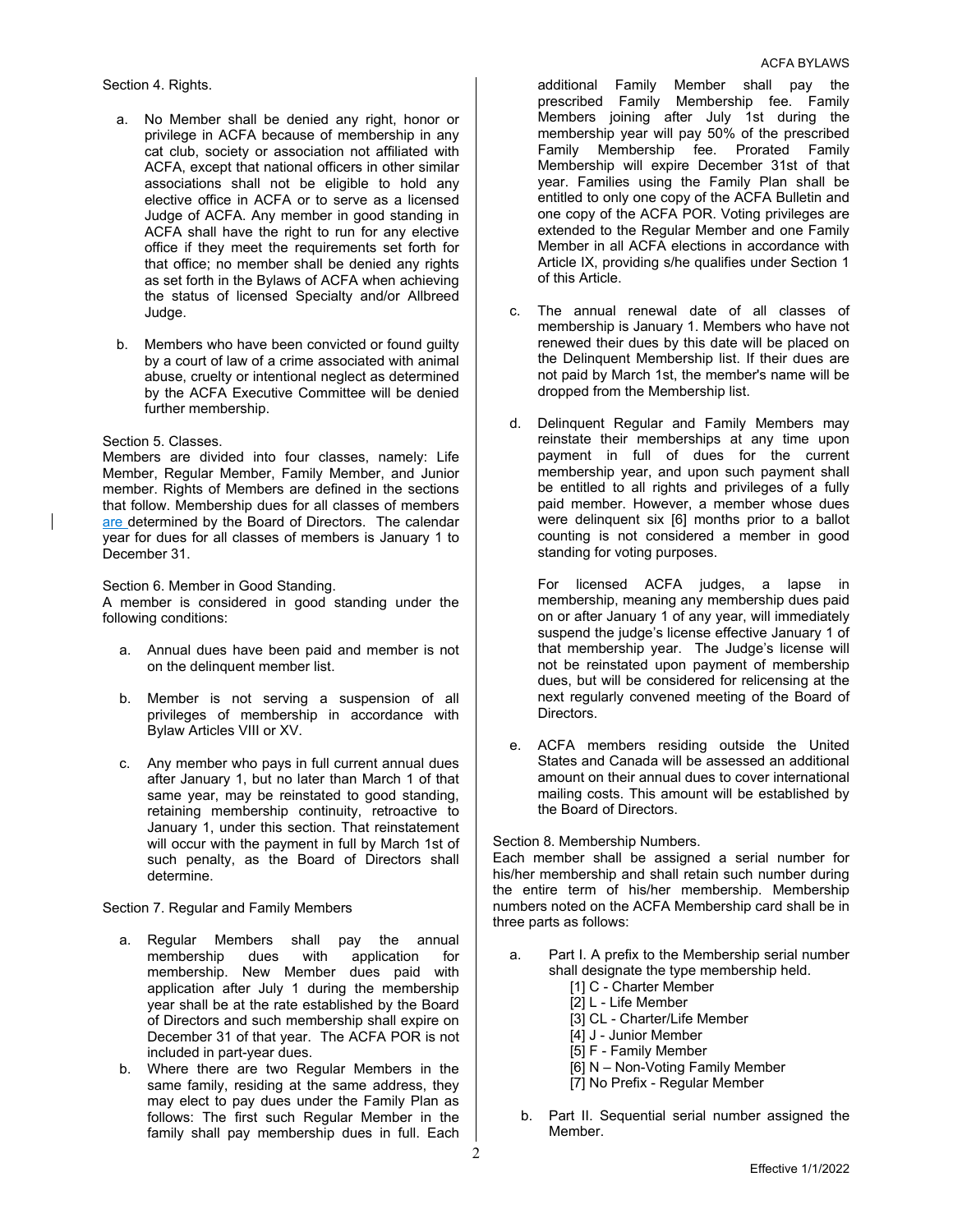c. Part III. A suffix of two letters will be used to denote the Region in which the member resides.

Section 9. Non-Member Rights & Privileges.

An individual, who is not a member of ACFA, may apply to have a cat, household pet or litter registered or recorded with ACFA. The individual is eligible to exhibit cats in ACFA licensed shows; be a member in ACFA clubs; be eligible to receive Year-End Awards earned by their ACFA registered cats; claim Championships, Grand Championships, Royals or Supremes earned in ACFA licensed Shows; and partake of all services offered by Central Office within ACFA's guidelines, policies and rules. Fees to be established by the Board of Directors.

- a. Exclusions. The following rights and privileges are excluded from non-members: serving as a Chair or Member of any elected or appointed committee; serving as an elected or appointed Officer or Director of ACFA; application for, or issuance of, an ACFA Judge's License; right to vote on the affairs of ACFA, amendments to ACFA Rules, Standards of Perfections, or Bylaws, or any elected Officer, Director, Committee Chair or Committee Member, such privileges being reserved for only Life, Charter, Regular and Family Members.
- b. Convictions. A person who has been convicted or found guilty by a court of law of a crime associated with animal abuse, cruelty or intentional neglect as determined by the ACFA Executive Committee may be denied services offered by the ACFA Central Office.

Section 10. Junior Members.

Junior Membership shall be available for those under eighteen years of age in accordance with the following rules:

- a. Application. Application for such membership may be made by the individual or by the individual's parent or guardian.
- b. Dues. The dues for Junior Members shall be as established by the Board of Directors.
- c. Membership Number. Junior Membership shall be designated by placing the prefix "J" in front of the Membership Number until such time the individual reaches 18 years of age, at which time the prefix will be removed when the individual may become a Regular Member. [See Art IV, Sec 7b.]
- d. Rights and Privileges. Junior Members shall have the same rights and privilege as Regular Members except the right to vote and the right to receive the ACFA Bulletin and POR. A special ACFA Bulletin and POR rate is available to Junior Members who desire to receive these publications. This rate will be established by the Board of Directors.

e. A Junior Member may retain junior membership through the end of the membership year the member reaches 18 years of age.

Section 11. Lifetime Member Rights & Privileges.

Lifetime Members shall have the same rights and privilege as Regular Members except the right to receive the ACFA POR. A special POR rate is available to Lifetime Members who desire to receive this publication. This rate will be established by the Board of Directors.

#### Article V: BREED SECTION MEMBERSHIP

#### Section 1. Breed Sections.

The membership shall be further divided into Breed Sections, with a Section provided for each Recognized breed, Probationary breed and Household Pet Class. Each Life, Regular and Family Member shall be entitled to membership in one Breed Section of his/her choice, the dues for each Section being allocated from the general dues paid. Any member may hold membership in one or more additional Breed Sections by paying the annual dues for each additional Breed Section as established by the Board of Directors. Breed Section members, with the exception of Breeder/Exhibitor Emeritus and Non-Voting Members, must be breeding AND exhibiting or exhibiting the breed represented by the Breed Section in which they hold membership [agenting does not qualify]. The remaining sections of Article V do not apply to the Household Pet section. (See Show Rules, Article XII)

Section 2. Duties and Powers.

- a. The Members of each Breed Section shall sponsor the breed, and shall have the authority and responsibility for developing, amending and revising Standards of Perfection for the breed, including all color varieties and pattern varieties of the breed.
- b. The provision of this Section shall not entitle Breed Sections to alter ACFA rules that disqualify from exhibition cats with physical deformities, either hereditary or resulting from injury, or other general disqualifications. Additionally, Breed Sections may not submit proposals that would be in conflict with a rule requiring a vote of the membership to amend.
- c. The fundamental and defining characteristics of a breed may not be changed unless there is a full Breed Executive Committee and a minimum of ten (10) eligible Breeder/Exhibitor or Breeder Emeritus members in the breed section. The exception to this is an addition of an allowable outcross to ensure the viability of a breed with a small gene pool A fundamental and defining characteristic includes, but is not limited to, long tail on a short tail breed, short tail on a long tail breed or straight coat on a rex breed.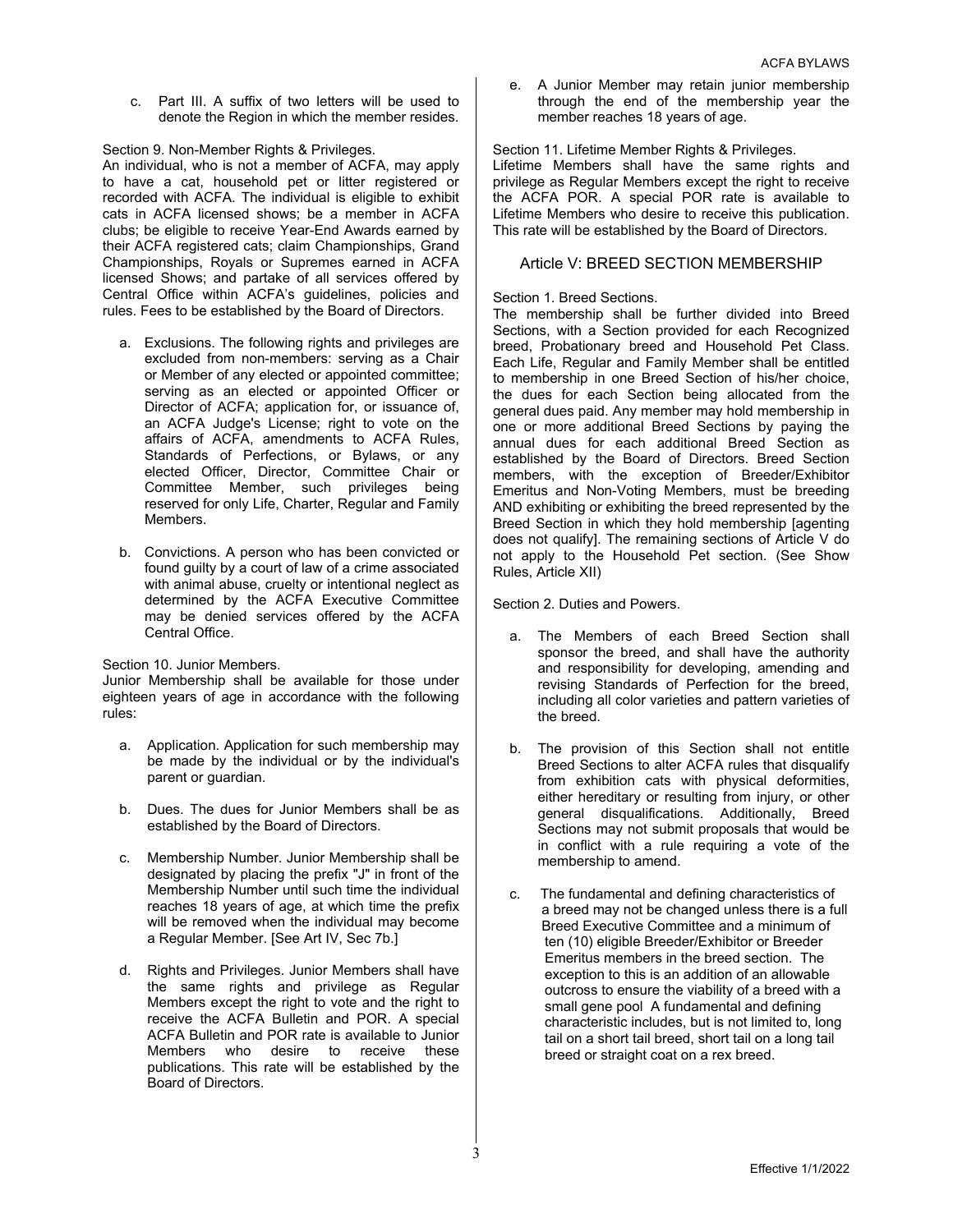#### Section 3. Breed Section Membership

The Breed Section shall be comprised of four classes of membership: Breeder/Exhibitor, Exhibitor/Fancier, Breeder/Exhibitor Emeritus and non-voting breed member.

- a. Breeder/Exhibitor. Must own and be actively breeding and exhibiting the specific breed represented by the Section. Member must show proof of breeding and exhibiting the specific breed in ACFA within 24 months prior to application for or renewal of Breed Section membership.
- b. Exhibitor/Fancier. Must own and be actively exhibiting the specific Breed represented by the Section. Member must show proof of exhibiting the specific breed in ACFA within 24 months prior to application for or renewal of Breed Section membership.
- c. Breeder/Exhibitor Emeritus. Must have been a member of ACFA and exhibited the specific Breed represented by the Section for 15 consecutive years. Must have exhibited a minimum of 5 cats of his/her own breeding to Grand in ACFA. May or may not be currently breeding or exhibiting.
- d. Non-voting breed member. Does not meet the requirements for any other class of membership but wants to be a member of the Breed Section for the specific breed.

Section 4. Rights of Members.

Breed Section Members will have the following rights and privileges.

- a. Breeder/Exhibitor. May submit proposals to the Breed Executive Committee, vote on candidates for the Breed Executive Committee, vote on all Breed proposals presented to the Breed Section for balloting and are eligible to announce their candidacy for, and serve on, the Breed Executive Committee if they meet the prerequisites as set forth in Section 5 of this Article.
- b. Exhibitor/Fancier. May submit proposals to the Breed Executive Committee, vote on candidates for the Breed Executive Committee, vote on any opinion polls presented by the Breed Executive Committee, and be appointed to the Breed Executive Committee when there are insufficient members on the Committee to fill the seats as authorized in Section 5 of this Article.
- c. Breeder/Exhibitor Emeritus. May submit proposals to the Breed Executive Committee, vote on candidates for the Breed Executive Committee and vote on all Breed proposals presented to the Breed Section for balloting.

Section 5. Breed Executive Committee

The members of each Breed Section shall elect a Breed Executive Committee of five [5] or seven [7] members.

The number of members to serve on a Breed Executive Committee is established by a vote of the Breed Section members.

a. Candidates. Candidates for the Breed Executive Committees must file at the same time and in the same manner as provided for candidates to elective offices of ACFA as contained in Article IX. Candidates for the Breed Executive Committee must be breeders and exhibitors of the specific breed for a minimum of five [5] years at time of filing with the following exceptions:

[1] Probationary Breeds excluded.

[2] Newly recognized Breeds excluded for the first five years of recognition in the Championship Classes.

- b. Election of Candidates: Each member of a Breed Section may vote for as many candidates as there are seats to be filled on the Committee. The number of candidates equal to the number of Committee Members authorized, receiving the highest number of votes, shall be elected to the Breed Executive Committee.
- c. Election of Chair. A second space will be provided on the Ballot for the members of the Breed Section to vote for the candidate of their choice to serve as the Chairman of the Breed Executive Committee. The candidate for whom they vote for Chair must be one of the candidates for whom they voted to serve on the Committee. In the event of a tie vote there shall be a run-off election in accordance with Article IX, Section 13. An individual may serve as the Chairman of up to two (2) Breed Executive Committees at the same time.
- d. Vacancies. In the event of a vacancy on the Breed Executive Committee the following applies:

[1] In the event of a Committee Member vacancy during the Committee's term of office, the candidate from the previous election receiving the highest number of votes, but was not seated, will automatically be seated on the Committee. If there is no such candidate available then the remaining members of the Breed Executive Committee may, by a majority vote, fill the vacancy from Breeder/Exhibitor, or Exhibitor/Fancier Breed Section Members if not sufficient Breeder/Exhibitor Membership, to<br>serve on the Committee. If the elected serve on the Committee members of the Breed Executive Committee fail to fill a seat on their Committee within 120 days after it is vacated, or 120 days following an election when there were insufficient candidates to fill all seats on the Committee, the vacant seats will be filled by the Board of Directors in the same manner as provided in [4] below.

[2] If the Chair of the Breed Executive Committee becomes vacant, for any reason, the individual that received the second highest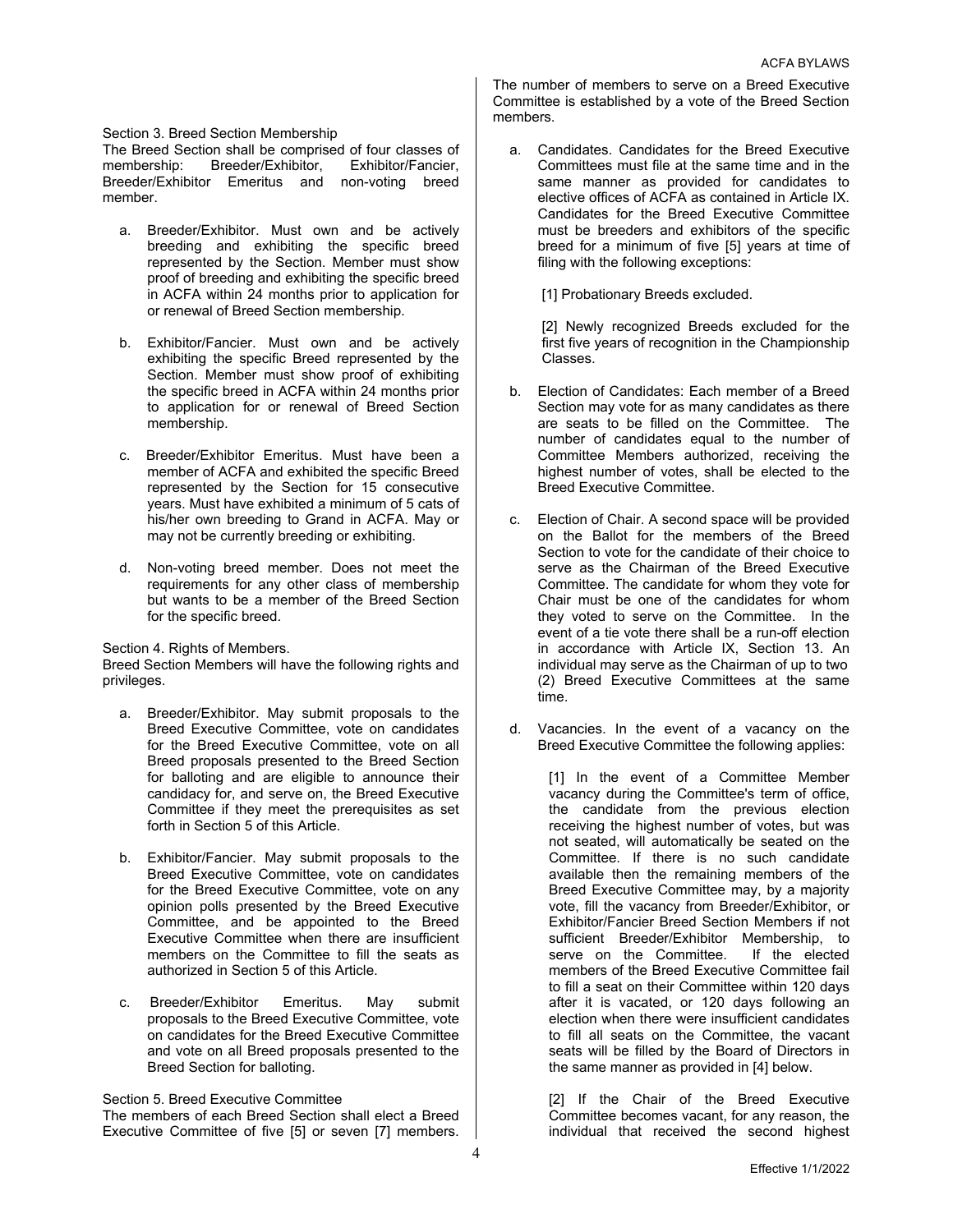number of votes in the Election for the Chair will become Chair.

[3] Should at any time a member of the Breed Executive Committee fail to meet the criteria established for candidates, or fail to personally exhibit a representative of the Breed that the Executive Committee represents, in a minimum of eight [8] rings of competition in any calendar year, his/her seat will be declared vacant immediately.

[4] If a Breed Executive Committee is totally void of Members, either due to lack of candidates or by resignations, the Board of Directors has the authority to appoint Breeder/Exhibitor or Exhibitor/Fancier Breed Section members, Breeder/Exhibitor Members to take precedence, to serve on the Committee for the balance of the current term of office. Those Members appointed by the Board will then elect their Breed Executive Committee Chair.

e. Upon majority approval by each of the affected Breed Sections, similar breeds may be governed by a joint Breed Committee. Each member of the joint Breed Committee must meet the breeding and showing requirements for at least one of the breeds represented by the joint Breed Committee.

Section 6. Executive Committee Responsibilities and Duties.

a. Responsibilities - Breed Executive Committee **Members** 

> [1] It is the responsibility of all Members of a Breed Executive Committee to keep the Chair of the Committee informed on all matters concerning the Breed and Breed Standard that may be discussed or presented to them by members of the Breed Section. The Breed Executive Committee Members may, if they consider the matter to be of significant concern or importance, request the Chair of the Committee to poll the other Committee Members on these matters to obtain their input. Such a poll may be by mail or, if the Committee Members can be available, at a convened session of the Committee.

> [2] When the Breed Executive Committee is polled by the Chair it is the responsibility of all Members of the Committee to respond. Such response should be based on their discussion of the matter at hand with Breed Section Members and any other information that may be obtained by investigative procedures.

b. Responsibilities - Breed Executive Committee Chair. It is the responsibility of the Chair of the Committee to receive all written input from Committee Members, maintain the Committee files, act as Secretary for the Committee and forward all information to the ACFA Board of Directors and the ACFA Central Office as may be

required by the Bylaws of ACFA or guidelines set forth herein. Additionally, on matters requiring a decision or consensus of opinion by the Committee, the Chair will ballot the Committee as prescribed in Section 6.e. below.

- c. Responsibility of the ACFA Central Office. It is the responsibility of the ACFA Central Office to review all matters presented by the Chair of a Breed Executive Committee to make comment on any aspects of the request or proposal in regards to possible impact on the business or administrative affairs of ACFA.
- d. Polling of the Committee. When the Chair of the Committee receives a request or a proposal from a Committee Member to poll the Committee on a specific matter, he or she will act as follows:

[1] Upon receipt of a request to poll the Committee, the Chair will personally review and investigate the matter presented. Such investigation will include, but not be limited to:

[a] Coordination of the matter with the Genetics Committee for their comments and/or suggestions.

[b] Coordination with the ACFA Central Office to ensure the matter is not in violation of any other Association Rules, and if so, request the Office's assistance to eliminate any conflict or violation to the rules.

[c] Coordination with any other agencies or committees the Chair may feel may have pertinent expertise on the matter at hand.

[2] Upon review and investigation of the request the Chair may add any comments he/she may feel are necessary or pertinent to the subject matter at hand and forward the matter to the entire membership of the Breed Executive Committee for their input and/or comment. Information to the Committee will contain:

[a] The proposal or request under consideration as received by the Chair.

[b] Comments and/or suggestions received from the Genetics Committee.

[c] Comments and/or suggestions received from the ACFA Central Office.

[d] Comments and/or suggestions received from any other source contacted during the Chair's investigation.

[e] Comments and/or suggestions the Chair may wish to add for consideration by the Members of the Committee.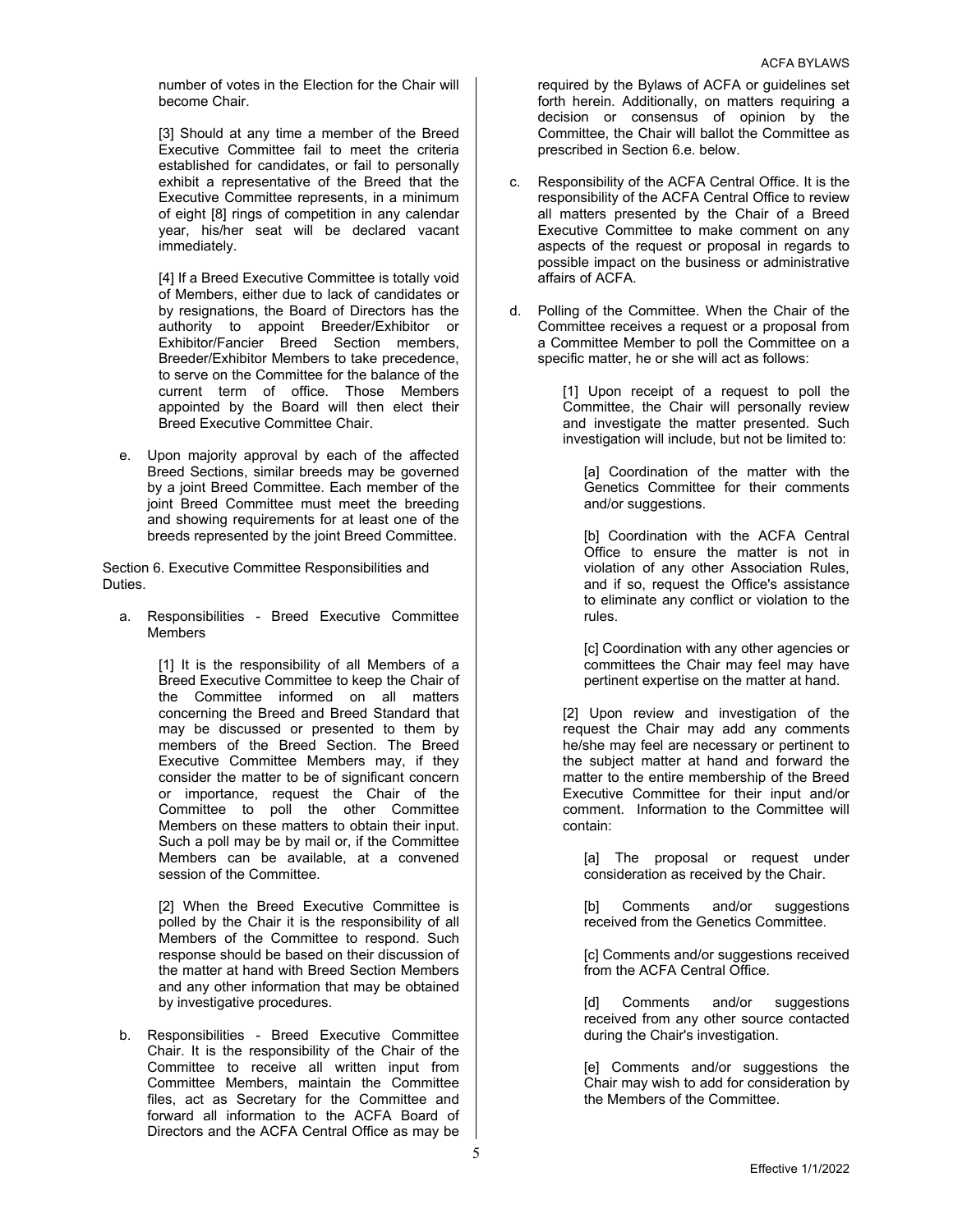[3] Committee Members shall have 30 days from date of Postmark on the information forwarded by the Chair in which to review the request or proposal, contact members of the Breed Section for possible input and return their comments, in writing, to the Chair. Such comments may also contain reasons to vote yes or no on the issue if it is to be voted upon by the Committee.

e. Balloting of the Committee. Following the polling of the Breed Executive Committee Members, the Chair, if a decision or consensus of opinion of the Committee is required, will then forward a ballot on the matter to the Committee Members.

> [1] The ballot forwarded to the Committee members will be accompanied by the following information:

[a] Comments and/or additional information on the matter, which was received from the Committee Members.

[b] Reasons to vote yes or no on the matter as received from the Committee Members.

[2] The Chair will forward copies of the above information to ACFA to be placed in the Breed Executive Committee files maintained at the ACFA Central Office.

[3] The Breed Executive Committee Members will have 30 days from date of mailing of the ballot [as evidenced by the Postmark] to return their ballot to the Chair of the Committee. Upon receipt and tabulation of the ballots, the Chair will inform the Committee Members of the results of the balloting.

[4] The original ballots received from each Committee Member will be forwarded to the ACFA Central Office for permanent file. If the results of the balloting require a matter to be placed on a ballot to the Breed Section Membership, the matter will be placed on the agenda for the next convened session of the Board of Directors for their review and subsequent referral to the Breed Section, if accepted.

f. Convened Session. In the event the Committee meets in convened session, polling and balloting of the Committee may be conducted at the meeting. The Minutes of the meeting and results of balloting, noting the names of each member and their vote, will be submitted to ACFA for inclusion in the Breed Executive Committee's permanent file.

Section 7. Breed Section Without Eligible Voting Members.

In the absence of any eligible voting members, the Board of Directors may take action regarding breed matters as outlined in Article V.

Section 8. Genetics Committee.

It is the responsibility of the Genetics Committee to review all matters submitted to them by the Chair of a Breed Executive Committee. The Genetics Committee will review any proposals and/or requests received and provide comments or suggestions they feel appropriate to the Chair of the Genetics Committee. Such comments are in an advisory capacity only, and not to be considered as directives to the Breed Executive Committee. In the absence of any eligible voting members, the Board of Directors may take action regarding breed matters as outlined in Article V.

#### Article VI: CHARTERED CLUBS

Section 1. Chartered Clubs.

Local or Regional Allbreed or Specialty Clubs may be chartered by ACFA under the following conditions:

- a. Bylaws. The Bylaws of each Club shall be the standard form of Bylaws prescribed by the ACFA Board of Directors for Chartered Clubs, or the Constitution and/or Bylaws of such Club may be reviewed by the ACFA Executive Director. ACFA Chartered Clubs will be considered autonomous entities that agree to follow the general guidelines set forth by the American Cat Fanciers Association, Inc.
- b. Membership. Each such Club shall have not less than five [5] members who are also members in good standing of ACFA.
- c. Officers. The Club President, Vice President, Secretary, Treasurer and Regional Councilor shall be members of ACFA in good standing.
- d. Charter Fee. There shall be a Charter Fee for each such Club, payable with the application for Charter. Each such Club shall thereafter pay an Annual Charter Renewal Fee on or before April 1st each year. Fees to be established by the Board of Directors.
- e. Annual Club Report. Upon the close of its calendar year, but no later than March 31st of each year, each Chartered Club shall make an Annual Report to ACFA showing names and addresses of its members and such other information as may be requested by the Board of Directors. The Club shall send a copy of this report to the Regional Director of the Region in which the Club is chartered.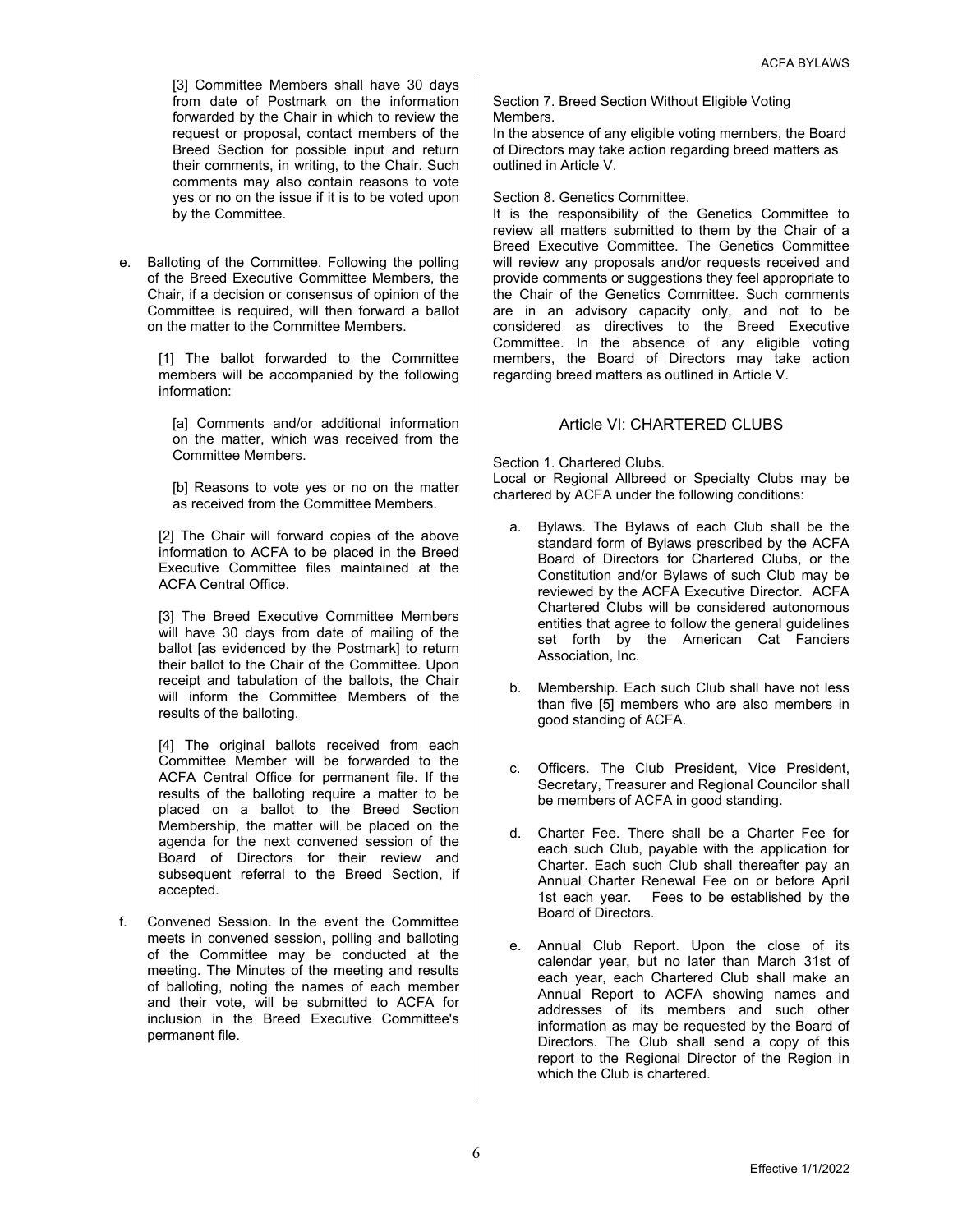- f. Other Affiliations. Clubs chartered by ACFA shall not hold a Charter, or be affiliated in any manner, with a similar association or organization.
- g. Disbandment. So long as five [5] members of a duly chartered club elect to remain affiliated with ACFA the Club may not be disbanded or change affiliations. Upon dissolution, the Club's Board of Directors shall make provisions for the payments of all liabilities and disposition of all Club assets including any additional monies that are available. No part of these assets and/or monies may be distributed to any club member, club director, club officer or private person, but shall become the property of American Cat Fanciers Association and may be dispatched either to ACFA Central Office or to another entity organized and operated for feline purposes.

#### Article VII: ANNUAL CONVENTION

#### Section 1. Time.

The Annual Convention of members may be held each year, either separately or in connection with, one or more Shows, a School or Seminar for Judges or a convened Executive Board Meeting. Such convention shall be held the week prior to the  $3<sup>rd</sup>$  full weekend of August.

#### Section 2. Place.

The place of the Convention will be determined by the Board of Directors and may be rotated as equitably as possible from Region to Region, giving due consideration to the invitation extended by the Clubs wishing to act as hosts, to the facilities such Clubs can offer to meet the needs of the Convention, cost incurred by the membership to attend and convenience to the membership as a whole.

#### Section 3. Program.

A program of interest to the Membership of ACFA should be presented at the Annual Convention. Such program will include, but not be limited to, the presentation of the ACFA Annual Awards.

#### Section 4. Membership Meeting.

At least one Open Meeting of Members shall be held at which members may present any questions or request any action relating to the affairs of ACFA. Any action involving Rules of ACFA requested by the Members at the Annual Convention shall not be effective until the action has been referred to the entire membership for vote by mail ballot as provided in Article IX.

#### Section 5. Conduct of Meeting.

The President or Senior Vice President in attendance shall preside at all meetings. If neither the President nor the Vice Presidents are in attendance at the meeting the Board Members in attendance will elect a Chair to preside. The Annual Meeting shall be conducted in accordance with Robert's Rules of Order [Revised] except where such rules may be in conflict with the Bylaws of ACFA.

#### Article VIII: BOARD OF DIRECTORS AND **OFFICERS**

Section 1. Members of the Board.

There will be twelve [12] members of the Board of Directors, namely three [3] Officers and nine [9] Regional Directors. Each member will serve a three-year term of office and will be elected by a mail vote of the members as outlined in Article IX of these Bylaws. Members of the Board will be:

- a. Officers. President, First Vice President and Second Vice President.
- b. Directors. Northeast Director, Southeast Director, Midcentral Director, Northcentral Director,<br>Southcentral Director, Northwest Director, Southcentral Director, Northwest Director, Southwest Director, Eastern Canada Director and Northern Plains Director [effective May 1, 2006].

#### Section 2. Executive Operating Committee.

The Executive Operating Committee shall consist of the President, the First Vice President and the Second Vice President. The Committee, with a majority vote of approval by the Directors of ACFA, may be delegated duties and responsibilities to act on behalf of the Board as pertains to the business affairs of ACFA. Such delegated duties and responsibilities will be published and a copy provided each Board Member.

#### Section 3. Vacancies.

In the event of a vacancy on the Board of Directors, the seat vacated will be filled as noted below.

a. Succession to Office.

[1] President: In the event of a vacancy in the Office of President, the First Vice President shall succeed to the Office of President, the Second Vice President will succeed to the office of First Vice President.

[2] First Vice President: In the event of a vacancy of the Office of First Vice President, the Second Vice President shall succeed to the office of First Vice President.

[3] Second Vice President: In the event of a vacancy of the Office of Second Vice President, the office will be filled by election of a successor.

Regional Directors: In the event of a vacancy of a Regional Director's seat on the Board, a new Regional Director shall be elected by the members of the Region where the seat is vacated.

[a] When a special election is to be held to fill an unexpired term of the 2nd Vice President or a Regional Director, an announcement will be made in the ACFA Bulletin. Time provided for candidates to file for the vacancy shall not be less than 30 days nor more than 60 days from date of the announcement. Date of announcement to be determined by the official postmark on the bulletin announcing the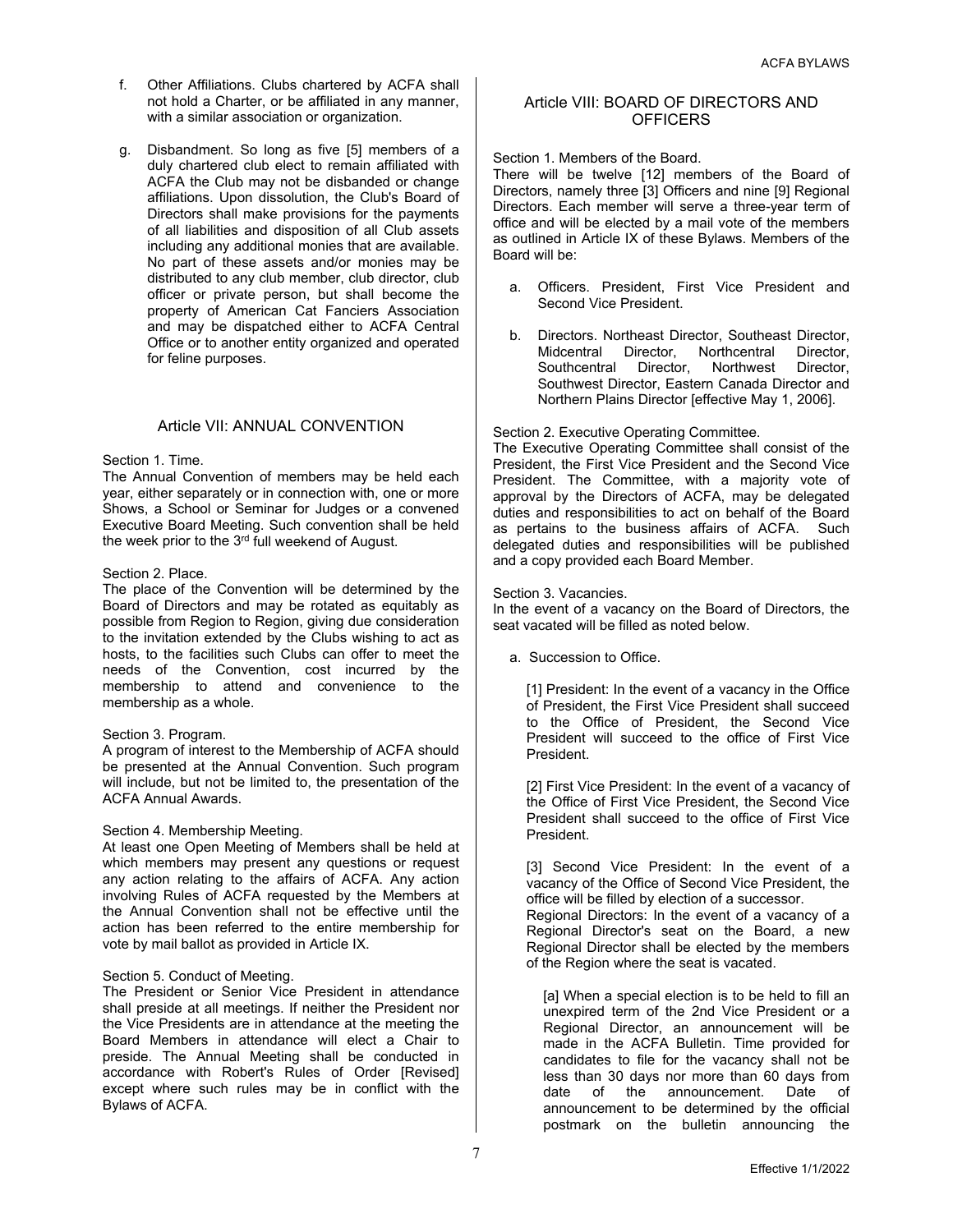vacancy. Election shall be conducted in the same manner as prescribed in Article IX, Annual Balloting, with exceptions as noted above.

[b] If the unexpired term of office is six [6] months, or less, at the time the office is vacated, the elected successor shall continue in that office for the following 3-year term.

Section 4. Meetings.

- a. Notice. Meetings of the Board of Directors may be called by the order of the President, or the First Vice President, upon thirty [30] days notice by email and an announcement published in the ACFA Bulletin and on the ACFA website. Such notice shall state the time, place and purpose of the meeting. Telephone calls to the Officers and Directors shall not constitute a valid notice, nor shall a telephone conference call constitute a valid meeting of the Board of Directors. This does not prohibit video conferencing as long as the video conference is open to the membership.
- b. Quorum. A simple majority of the members of the Board of Directors currently serving in office shall constitute a quorum for the transaction of business at a meeting of the Board.
- Rules of Order. All meetings of the Board of Directors shall be conducted in accordance with Robert's' Rules of Order [Revised] except where such Rules may conflict with these Bylaws.
- d. Effective Date. All actions by the Board shall become effective upon adoption unless the action sets some other specific date, or it conflicts with an effective date specified in the Bylaws, Show Rules or Registration Rules.

Section 5. Actions by Mail Vote.

The Board may act on certain matters by mail ballot in lieu of convened session in the manner prescribed below:

- a. Subject. A copy of the proposed action and all pertinent supportive information or documentation on the subject shall be mailed to each Board Member.
- b. Originator. Proposals for Board action may be originated by any Member of the Board with a request that the matter be submitted by the ACFA Executive Director for vote. Thereupon it shall be the duty of the Executive Director to submit the matter to the Board Members for a vote. The President or First Vice President may, at his/her discretion, send a mail ballot directly to the Board Members for vote without sending it to the Executive Director for mailing.
- c. Return of Ballot. Ballots on all proposals for Board action shall be returnable to the Executive Director within 28 days from the date the ballot was mailed, as evidenced by the postmark on the envelope, excepting ballots regarding the

employment of the Executive Director, which are returnable to the President.

[1] Ballots returned by mail will be dated and signed by the Officer/Director. Ballots, and their results, will be filed at the ACFA Central Office for one year.

[2] Ballots returned by electronic means must note the sender's name, date and time of transmittal. A copy of the vote of the Officer/Director will be kept on file at the ACFA Central Office for one year.

- d. Majority Vote Required. Adoption by the Board of Directors of any proposal voted upon by mail vote shall require the affirmative vote of a majority of all Board Members holding office, except as specifically stated in these Bylaws.
- e. Effective Date. All actions by the Board shall become effective upon adoption unless the action sets some other specific date, or it conflicts with an effective date as specified in the Bylaws, Show Rules or Registration Rules.
- f. Publication. Completed actions by Mail Vote will be published in the Bulletin. Such publication to include the text or synopsis of the action and the results of the balloting unless otherwise restricted in these Bylaws.

Section 6. Duties of the Board.

The Board will conduct the routine business affairs of ACFA, enforce the Association Rules and other duties as may be specified in these Bylaws. Powers not provided in these Bylaws are reserved for the ACFA Members.

- a. Business Affairs. The Board will, in accordance with the Bylaws, direct all the business affairs of ACFA and provide the Executive Director with guidelines and directives for the performance of his/her duties.
- b. Amendments to Rules. Proposed amendments to Rules of ACFA, may be referred to the membership for balloting in the next election issue of the ACFA Bulletin. Publication and balloting process will be in accordance with Article IX of these Bylaws.
- c. Duty to Enforce Rules. It shall be the duty of the Board of Directors to properly and equitably interpret and enforce all the Rules of ACFA. For violation of the Rules of ACFA and acts and/or conduct inimical to the best interests of ACFA, the Board may take action as outlined in Section 12 of this Article. Acts or conduct inimical to the best interests of ACFA shall be defined as those which create a climate of antagonism toward the Association, fostering hostility, ill will, hatred or mistrust of its elected officials.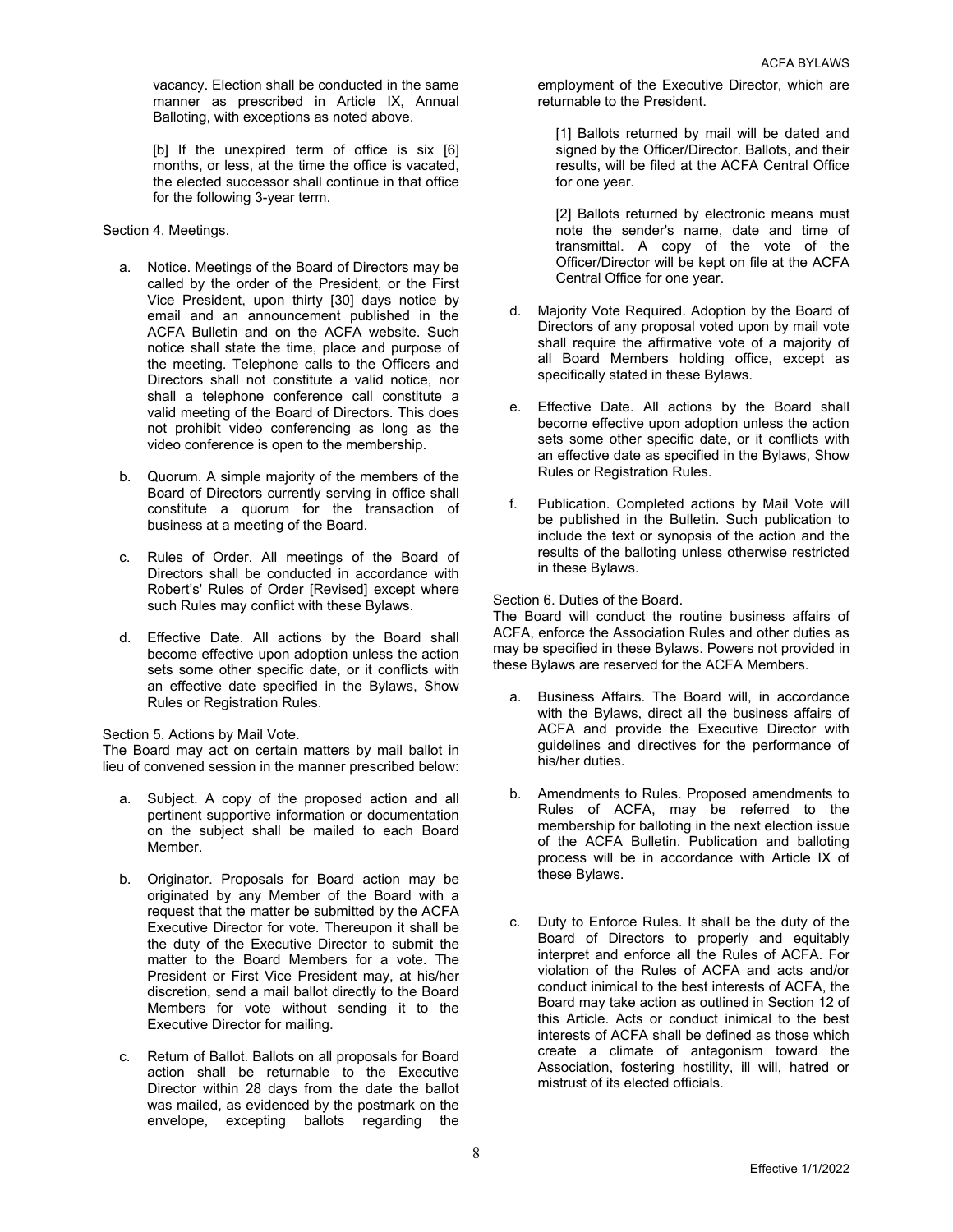#### Section 7. Duties of the President.

The President shall preside at all convened meetings of the Board of Directors and shall perform such other duties as are delegated to him/her in these Bylaws or may be delegated to him/her by a majority vote of the Board of Directors. He/she shall not have authority to file lawsuits or enter into contracts in the name of ACFA without the approval of the Board of Directors given by a duly constituted three-fourths [3/4] majority vote. The President shall coordinate the functioning of association business. The President shall be ex-officio a member of every committee.

Section 8. Duties of the Vice Presidents.

- a. First Vice President. The First Vice President will act as advisor on Association affairs. In the absence of the President, or in the event of inability or refusal of the President to act, the First Vice President shall assume the duties, and act in the place of the President. In addition, the First Vice President shall perform such other duties as may be delegated by the Board of Directors or the President.
- b. Second Vice President. The Second Vice President will act as advisor on Association affairs. In addition, the Second Vice President shall perform such other duties as may be delegated by the Board of Directors or the President.
- c. Assignment of Duties. Duties of the Vice Presidents may be reallocated at the discretion of the President.

Section 9. Duties of the Directors.

- a. Duties. The Directors shall keep the President and Executive Director of ACFA informed on all matters concerning the Members, Clubs and ACFA in their respective Regions. Additionally, they will transmit any messages, reports or questions submitted by the President or Executive Director to their Regional Council Members for consideration of the Council, and the Clubs and members of the Region.
- b. Regional Council. The Director shall act as Chair of the Regional Council, which shall be composed of active Members within the Region as appointed by the Director.

[1] The Club representative on the Regional Council shall be an active member within the Region as appointed by the Director.

[2] It shall be the duties of the Councilors to give information, advice and counsel to the Regional Directors to keep the President and Executive Director of ACFA informed on all matters pertaining to the Club and ACFA and its members in their area.

Section 10. Compensation.

Officers and Directors shall serve without compensation except as follows:

- a. Travel. Traveling expenses incurred in attending Board Meetings may be reimbursed by ACFA on the recommendation of the Executive Director and depending on the current financial situation of ACFA at the time. The Board of Directors will vote as to the amount and manner such reimbursement is to be made.
- b. Officers. The President and Vice Presidents shall be reimbursed for necessary postage and telephone calls in the performance of their official duties. Such reimbursement shall be requested by submitting a detailed statement, and receipts, to<br>the ACFA Executive Director. Anv the ACFA Executive Director. Any reimbursements exceeding \$50/quarter shall require the prior approval of the Board of Directors.
- c. Directors. The Regional Directors shall be reimbursed for necessary postage used in performance of their Official duties. Such reimbursement shall be requested by submitting a detailed statement to the ACFA Executive<br>Director. Anv reimbursements exceeding Any reimbursements exceeding \$50/quarter shall require the prior approval of the Board of Directors.

Section 11. Continue in Office.

Each incumbent Officer or Director shall continue in office until his/her successor is duly elected and installed.

Section 12. Discipline.

An individual on which disciplinary action is being considered by the Board, in accordance with Section 6c above, will be notified of such pending action and provided all information forwarded to the Board Members for consideration as proof of the allegations. The accused will have thirty [30] days from the receipt of such notification to respond to the charges and submit any evidence or rebuttal. It is the responsibility of the accused to forward thirteen [13] copies of his/her response to the ACFA Central Office. Such response, accompanied by a Board Ballot, will then be forwarded to the Members of the Board for final determination and voting on the matter at hand.

a. Assessed Penalties. For being found guilty of violation of any Rules of ACFA or acts and/or conduct inimical to the best interest of ACFA, the individual may be assessed one or more of the following penalties, or a lesser penalty.

> [1] Barred from exhibiting cats in licensed ACFA Shows for any period of time up to one year.

> [2] Denied any, or all, administrative services provided by the ACFA Central Office.

> [3] Suspended from all privileges of membership for any period of time up to one year or expelled from membership.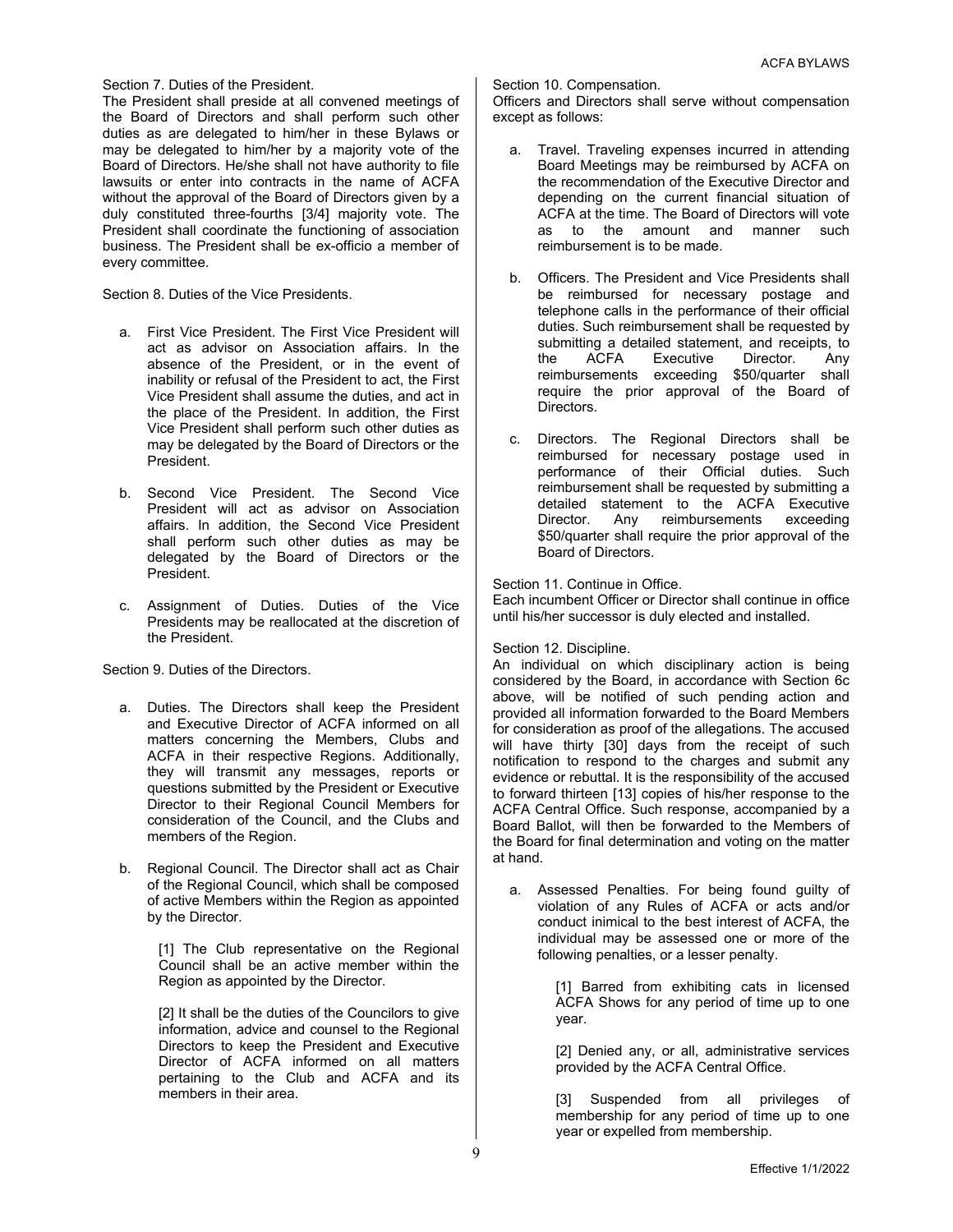[4] Removed from office, if an Officer, Director, or Committee Member, whether elected or appointed.

[5] Removed from the ACFA Judge's List, if a licensed Championship, Trainee or Household Pet Judge.

b. Appeal. Any individual being penalized by the Board pursuant to this Article shall have the right to appeal the decision of the Board of Directors to the Discipline Committee.

> [1] The individual penalized by the Board of Directors may forward a letter to the ACFA Central Office and request that the Discipline Committee review the case. The Letter of Appeal must state the reason[s] the individual considers the Board's decision to be unjust and may include any evidence on his/her behalf to support the appeal. The Letter of Appeal must be filed within ninety [90] days of receipt of the notification of the Board's decision and be accompanied by an Appeal Filing Fee, as determined by the Board of Directors, to defray all administrative costs.

> [2] Upon receipt of the Letter of Appeal, the Executive Director shall provide the Chair of the Discipline Committee with 10 copies of all documentation considered by the Board of Directors during its investigation, an extract of the minutes of the Board Meeting pertaining to the case [or the Board Ballot presented to the Board, if by mail] and results of the balloting.

> [3] Upon receiving the Appeal, the Chair of the Discipline Committee may either personally process the case or assign it to the member of the Committee in the Region in which the person filing the appeal resides. The Discipline Committee Member processing the case will forward the Letter of Appeal and all related documentation to each member of the Committee for review. The Discipline Committee shall reach a decision on the appeal in the manner described in Article XV. The only decision that may be rendered by the Discipline Committee in the case of an appeal is to either uphold, or overturn, the action taken by the Board. The decision of the Committee shall be final in the case and binding on all parties.

[4] If the Discipline Committee overturns the action taken by the Board, all rights and privileges of the individual will be restored, effective immediately.

Section 13. Limit of Liability.

ACFA limits or eliminates the personal liability of its Directors, Officers and Executive Director to the fullest extent permitted by law.

#### Article IX: ANNUAL BALLOTING

Section 1. Date of Balloting.

ACFA will conduct an Annual Balloting of the Members, by secret mail ballot, to elect Officers, Directors, Committee Members and ratify amendments to the Rules of ACFA. Such balloting will be conducted each year in the month of October, or as soon thereafter as is practicable.

Section 2. Candidate Filing Dates.

Candidates for election as an Officer, Director or Committee Member may file for candidacy no earlier than July1st or later than September 1st, as evidenced by the postmark on the envelope containing the candidate filing notice, in those years as noted below.

a. Executive Officers:

[1] President: 2004 and every three (3) years thereafter.

[2] First Vice President: 2005 and every three (3) years thereafter.

[3] Second Vice President: 2006 and every three (3) years thereafter.

b. Directors:

[1] Eastern Canada, Southeast, Southwest: 2004 and every three (3) years thereafter.

[2] Southcentral, Northcentral, Northwest: 2005 and every three (3) years thereafter.

[3] Northeast, Midcentral, Northern Plains: 2006 and every three (3) years thereafter.

c. Discipline Committee. Candidates for membership on the Discipline Committee may file for candidacy in the following years:

[1] Chair. Same year as the President

[2] Regional Members. Same year as the Regional Director of their Region.

d. Breed Executive Committees. One third [1/3] of the Breed Executive Committees will be elected each year. Committees open for filing of candidacy will be announced in the Bulletin each year prior to the date candidate filings are accepted.

Section 3. Issue Filing Dates.

Issues to be presented to the membership for ratification must be filed with Central Office no later than April 30th of the year in which amendments to the Rules of ACFA may be proposed.

Section 4. Eligibility for Candidacy.

Candidates filing for any Office, Directorship or Committee Membership must meet the following prerequisites:

a. General. All candidates must meet the following prerequisites at time of filing: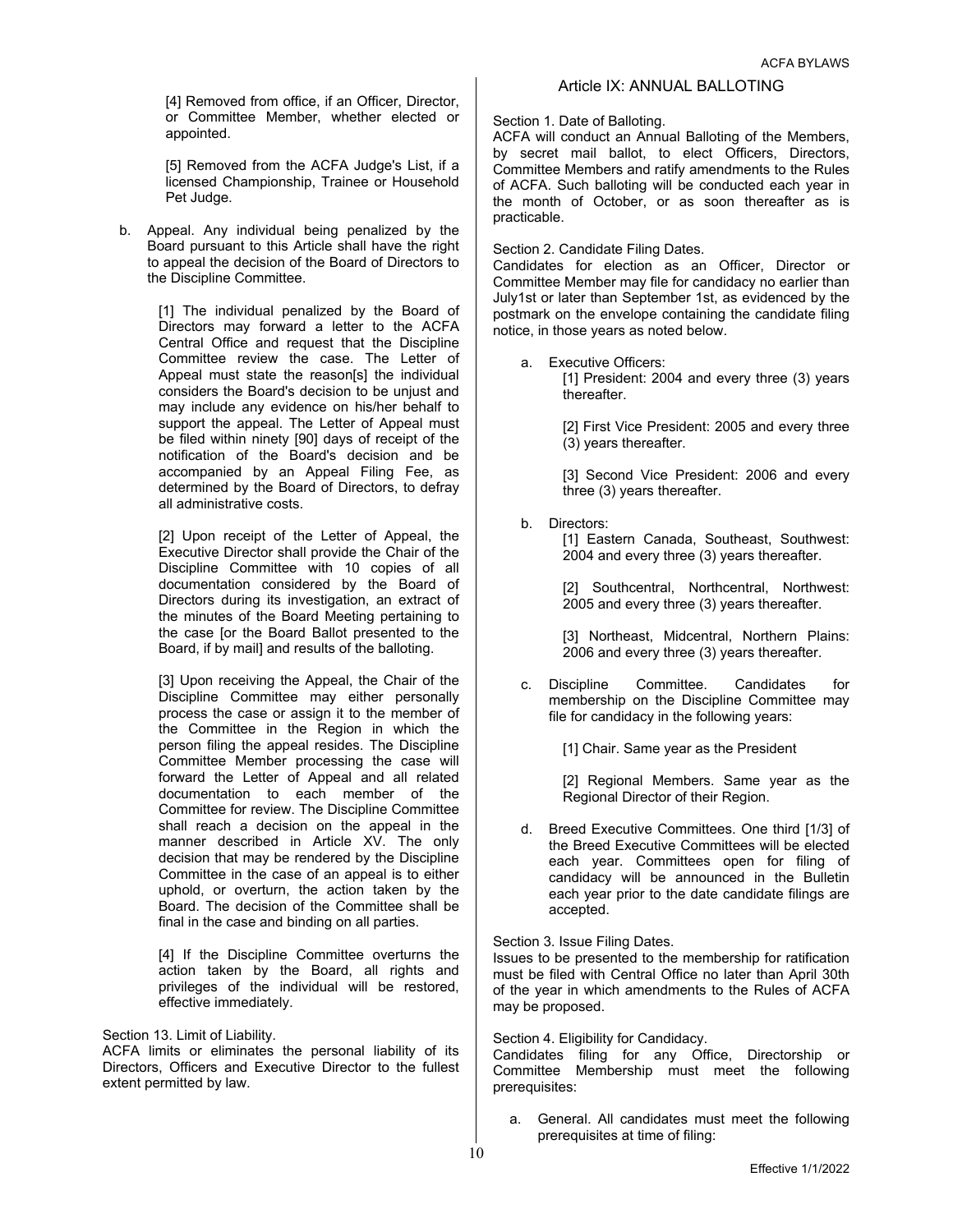[1] Officers, Directors and Committee members must be a member of ACFA, in good standing, for at least five [5] consecutive years immediately prior to filing. Candidates to Breed Executive Committees must be a member of ACFA, in good standing, for at least three [3] consecutive years immediately prior to filing, unless the breed is in its first 3 years of being recognized for Championship competition. (See Article V for additional Breed Section requirements.)

[2] Be actively breeding and/or exhibiting, in ACFA, a breed recognized by ACFA for championship competition or hold Breeder Emeritus as confirmed by ACFA.. Exception: candidates for a Breed Executive Committee must be actively breeding and exhibiting the breed represented by the Committee for which they are filing. The requirement for candidates to be actively breeding and/or exhibiting is waived when filing for the Discipline Committee.

[3] Eligibility for Candidacy for a position on the ACFA Board of Directors and Officers will include an agreement not to hold an official position in any other Cat Fancy Association. Positions are defined as: Board of Directors, Officers, Central Office Employees, Club Board of Directors, Club Officers and Club Show Officials.

- b. Family/Household/Partnerships. Only one member of a family, household or cattery partnership may file for candidacy or serve concurrently as an Officer, Director or Discipline Committee Member. Only one member of a family, household or cattery partnership may file for candidacy or serve concurrently as a member of the same Breed Executive Committee. For the purposes of this Section "Family" is defined as: Husband, Wife, Mother, Father, Son, Daughter, Brother or Sister who may, or may not reside in the same household. No member of a family, household or cattery partnership, as defined in this section, of a Judge trainee, apprentice, or licensed judge may be eligible to file for the office of Chair or Member of the Discipline Committee.
- c. Place of Residence. Candidates filing for Office, Directorship or Committee Membership must meet the following residence requirements:

[1] Officers, Chair of the Discipline Committee and Breed Executive Committee Members must reside within one of the States of the United States or Provinces of Canada.

[2] Directors and Regional Members of the Discipline Committee must reside within their respective Region as follows:

[a] Northeast: Connecticut, Maine, Massachusetts, New Hampshire, New Jersey, New York, Pennsylvania, Delaware, District of Columbia, Maryland, Virginia, West Virginia, Rhode Island or Vermont.

[b] Southeast: Alabama, Florida, Georgia, Mississippi, North Carolina, or South Carolina.

[c] Midcentral: Indiana, Kentucky, Michigan, Ohio or Tennessee.

[d] Northcentral: Illinois, Iowa, Minnesota, or Wisconsin. [Effective May 1, 2006.]

[e] Southcentral: Arkansas, Colorado, Kansas, Louisiana, Missouri, New Mexico, Oklahoma or Texas.

[f] Northwest: Alaska, Hawaii, Idaho, Oregon, Montana, Washington, Wyoming or British Columbia.

[g] Southwest: Arizona, California, Nevada or Utah.

[h] Northern Plains: Manitoba, Saskatchewan, Alberta, Yukon, Northwest Territories, Nunavut, North Dakota, South Dakota and Nebraska. [Effective May 1, 2006.]

[i] Eastern Canada: Those Provinces or Territories that are geographically located east of the Manitoba/Ontario Provincial Border - Ontario, Quebec, New Brunswick, Nova Scotia, Newfoundland or Prince Edward Island.

d. Failure to Meet Prerequisites. Should at any time, during the term of office, an Officer, Director or Committee Member fail to meet the above prerequisites for candidacy, the office will be declared vacant immediately and an election held to fill the unexpired term, unless otherwise provided for in these Bylaws.

#### Section 5. Eligibility To File An Issue.

A proposal to adopt, repeal, amend or revise the Rules of ACFA may be submitted by any ACFA Member, ACFA Chartered Club, recognized and duly constituted ACFA Committee or the Board of Directors except for proposals in regards to Breed Standards or Breed Issues which may only be submitted by the Breed Executive Committee.

Section 6. Procedures for Filing.

The following procedures will be followed when filing for candidacy or submitting an issue to membership vote.

a. Candidacy. Candidate must submit a statement of candidacy, in writing, to the ACFA Central Office on the dates and year prescribed in Section 2 of this Article. The statement of candidacy must be accompanied by the candidate filing fee, as established by the Board of Directors and contain the following information.

> [1] Name, Membership Number and address of residence of the candidate.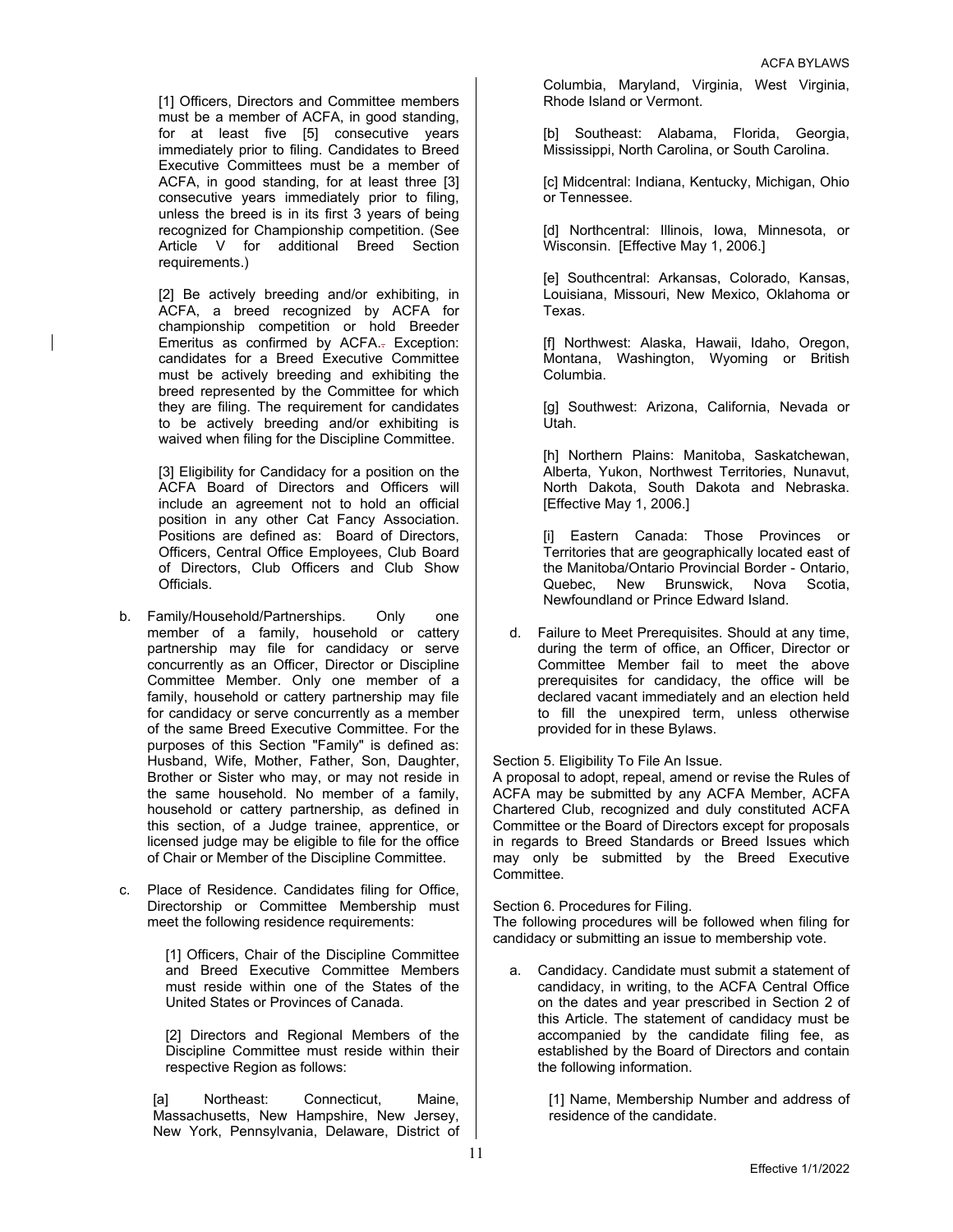[2] Notation of the Office, Directorship or Committee for which the candidate is filing.

[3] Name and date of Show at which the candidate last exhibited a cat in the Championship classes and name and entry number of cat exhibited.

[4] ACFA Litter Registration Number of the most recent litter bred by the candidate.

b. Issues. Rules for proposing amendments to the Rules of ACFA [Bylaws, Show/Registration Rules and Standards of Perfection] are contained in Article XVI.

Section 7. Published Statements/Pros and Cons. The following rules apply for publication of statements or reasons to vote For or Against an issue.

a. Candidate Statement. In addition to the listing in the Bulletin as a candidate for Officer, Director or Committee, a candidate may, at his/her discretion, publish a candidate statement in the Bulletin relating to his/her candidacy as provided below:

> [1] Pay a publishing fee for each issue of the Bulletin in which the statement is to appear.

> [2] Statement is not to exceed 200 words per issue.

> [3] Statement shall be confined to the qualifications, Cat Fancy experience and service of the candidate to ACFA and the Cat Fancy and shall in no way refer to another candidate for office.

> [4] No other statement or advertisement in support of a candidate shall be allowed to be printed in the ACFA Bulletin.

b. Pros and Cons. Any ACFA Chartered Club, ACFA Member or group of Members in good standing may publish reasons to vote for or against [pros/cons] issues presented to the membership for ratification in the following manner:

> [1] Reasons to vote for or against will not exceed 200 words. Cost for publication, per issue, will be as established by the Board of Directors, publication fee to be paid in advance of publication.

> [2] All reasons to vote for or against an issue will include the name of the individual or organization that authored the reason and such names will be published in the ACFA Bulletin with the reason.

> [3] Reasons for or against an issue must be based on fact or clearly stated as "an opinion of the author" if not supported by fact.

> [4] Any reasons for or against, determined by the ACFA Attorney as misleading, based on

misinformation or disproved by ACFA records, will not be printed unless the author agrees to revise the reason for or against as suggested by the ACFA Attorney so as to reflect the facts or remove any misinformation.

Section 8. Election and Balloting Procedures.

The following procedures will be followed in the conduct of the Annual Election of Candidates and balloting on issues for ratification by the membership.

a. Announcement of Candidates/Issues. Candidates and Issues will be duly announced in the July/August, September and October issues of the ACFA Bulletin as follows.

> [1] July/August Bulletin: This issue of the Bulletin will contain a complete listing of those elected positions for Officers, Directors and Committees which are open for filing of candidacy. A list of the candidates filing for office, and their candidate statements if submitted, will also be published.

> [2] September Bulletin: The September issue of the Bulletin shall contain the following:

[a] List of elective positions open for filing, candidates and candidate statements.

[b] Proposed amendments to the Rules of ACFA with Pros and Cons, if provided, as submitted to the Board of Directors for consideration and referral to the membership for ratification.

[c] A sample of the Official Ballot. This ballot is NOT to be used for voting unless the Official Ballot is not received by November 21 of the election year.

[3] October Bulletin: The October issue of the Bulletin shall contain the following:

[a] List of candidates who have filed for the elected position of Officers, Directors or Committees and their candidate statements, if received.

[b] A synopsis of each proposed amendment to ACFA Rules and the Pros and Cons on each issue, if submitted. If the Pros and Cons are too numerous or of such length as to be financially prohibitive to publish, than a resume of both Pros and Cons shall be published.

[c] The Official Ballot for voting on Officers, Directors, Committee Members and proposed amendments to the Rules of ACFA.

b. Ballots. Ballots for the membership will be either printed or inserted in the Fall Issue of the ACFA Bulletin or may be mailed separately in the case of special elections.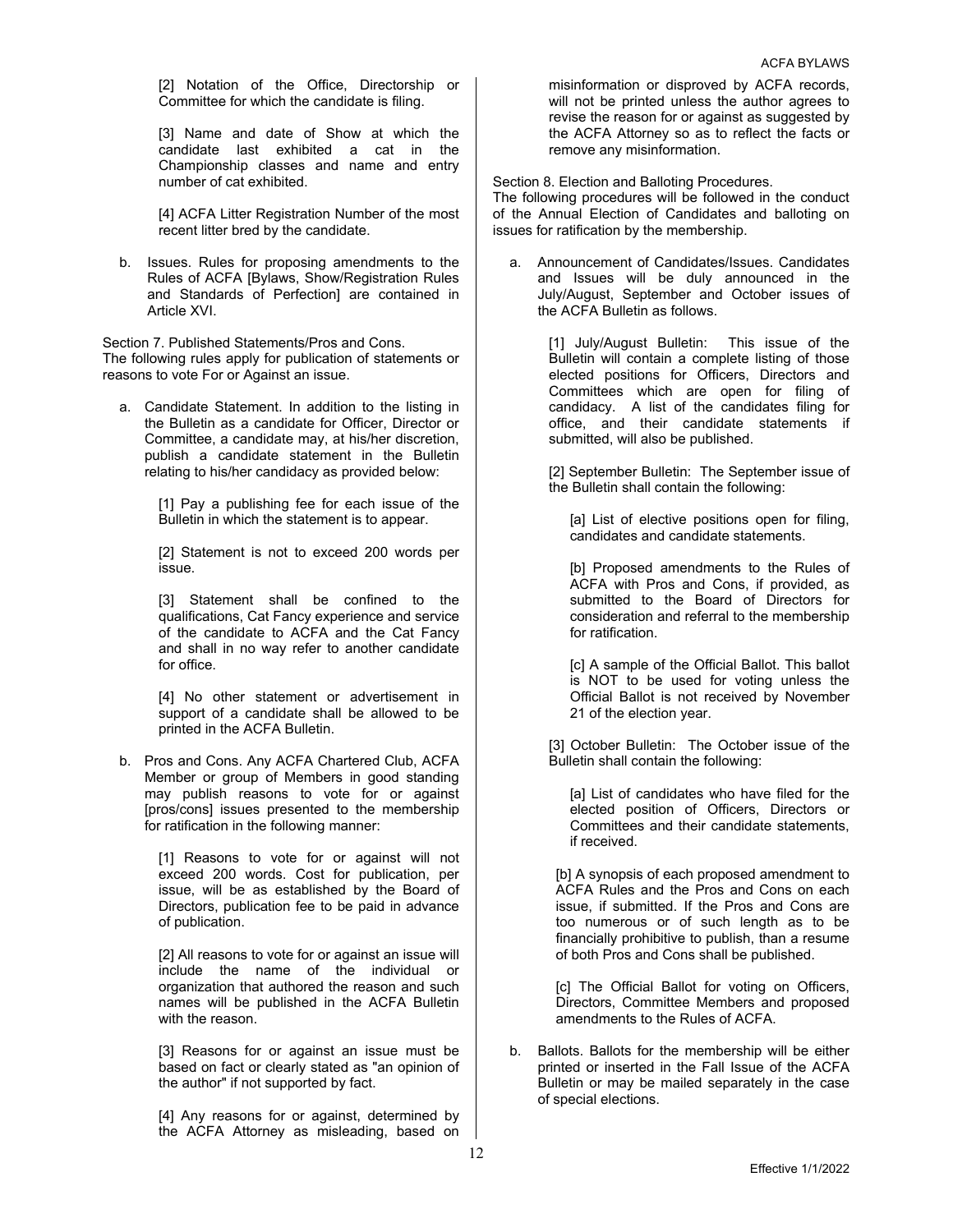[1] Only such ballot forms as contained in the Bulletin or forwarded separately by ACFA shall be valid for voting. Handwritten facsimile ballot forms shall not be accepted or counted.

[2] Voting instructions will accompany each ballot and will note the date of counting for the ballots and the mailing address of the ACFA Ballot Box.

c. Voter Eligibility. Each ACFA member in good standing for 6 months, or more, on the date of ballot counting shall be entitled to:

> [1] Cast one vote on proposed amendments to the Rules of ACFA;

> [2] Cast one vote for Regional Director, Board of Directors, Discipline Committee Members and other candidates;

> [3] Cast one vote on Breed Issues and Breed Executive Committees;

under the following requirements and exceptions:

[1] A Member may not cast a proxy vote for another Member.

[2] Only Breeder/Exhibitor, Exhibitor/Fancier and Breeder Emeritus Members (see Article V. Section 3) of a specific Breed Section may vote on Candidates for their respective Breed Executive Committees.

[3] Only Breeder/Exhibitor and Breeder Emeritus Members of a Breed Section may vote on their respective Breed Standards or specific issues pertaining only to their breed.

- d. Marking the Ballot. Members should clearly mark their ballots in the space provided either for the candidate of their choice or to designate "Yes" or "No" on issues for ratification. No identifying marks, names or signatures should be placed on the ballot.
- e. Returning the Ballot. Ballots must be returned by mail to the ACFA Ballot Box not less than 30 days after the mailing date of the ballot [if mailed separately] or 45 days after the mailing of the October issue of the ACFA Bulletin. Mailing date will be evidenced by the postmark on the ballot envelope or the postmark on the official postal receipt issued by the Postmaster. Ballot envelopes may contain ONLY ONE BALLOT. Multiple ballots in a single envelope will be declared null and void. The ballot envelope MUST contain the following information for verification of voter eligibility.

[1] Name and address of member.

[2] Membership number and Region of residence.

[3] Breed Section membership[s].

Section 9. Ballot Counting.

Ballots will be counted by the ACFA Central Office Staff and verified by the ACFA Executive Director as per direction of the ACFA Board of Directors. Certification of ballot results will be the responsibility of the Board of Directors.

Section 10. Election of Candidates.

Candidates receiving the highest number of votes shall be elected to the Office, Directorship or Committee for which they filed.

- a. Tie Vote. In the event of a tie vote between candidates a Run-Off Election will be held (See Section 13).
- b. Uncontested Candidates. On September 1, when candidate filings are closed for those Offices, Directorships or Committees for which only one candidate filed, the President will "cast the vote of the assembly" and the candidate will be declared elected to the Office, Directorship or Committee without any further action.

Section 11. Ratification of Issues. Issues receiving a simple majority vote of approval will be ratified excepting Breed Section issues, which require a 60% majority vote of the votes cast for ratification.

Section 12. Effective Dates.

- a. Candidates. Successful candidates will be seated on January 1st following the October balloting. Candidates elected to fill a vacancy will be seated immediately upon certification of the ballots. Exception: Uncontested candidates will be seated immediately upon closing date of filing of candidacy.
- b. Breed Issues. Breed issues ratified will be effective the first day of the new show season following certification of the ballots unless otherwise noted in the proposal as voted upon by the membership.
- c. Registration Rules. Ratified amendments will be effective on the first day of the new show season following the certification of the ballots unless otherwise noted in the proposal as voted upon by membership.
- d. Show Rules. Ratified amendments will be effective on the first day of the new show season following the certification of ballots unless otherwise noted in the proposal as voted upon by the membership.
- e. Bylaws. Ratified amendments will be effective January 1 following certification of the ballots unless otherwise noted in the proposal as voted upon by the membership.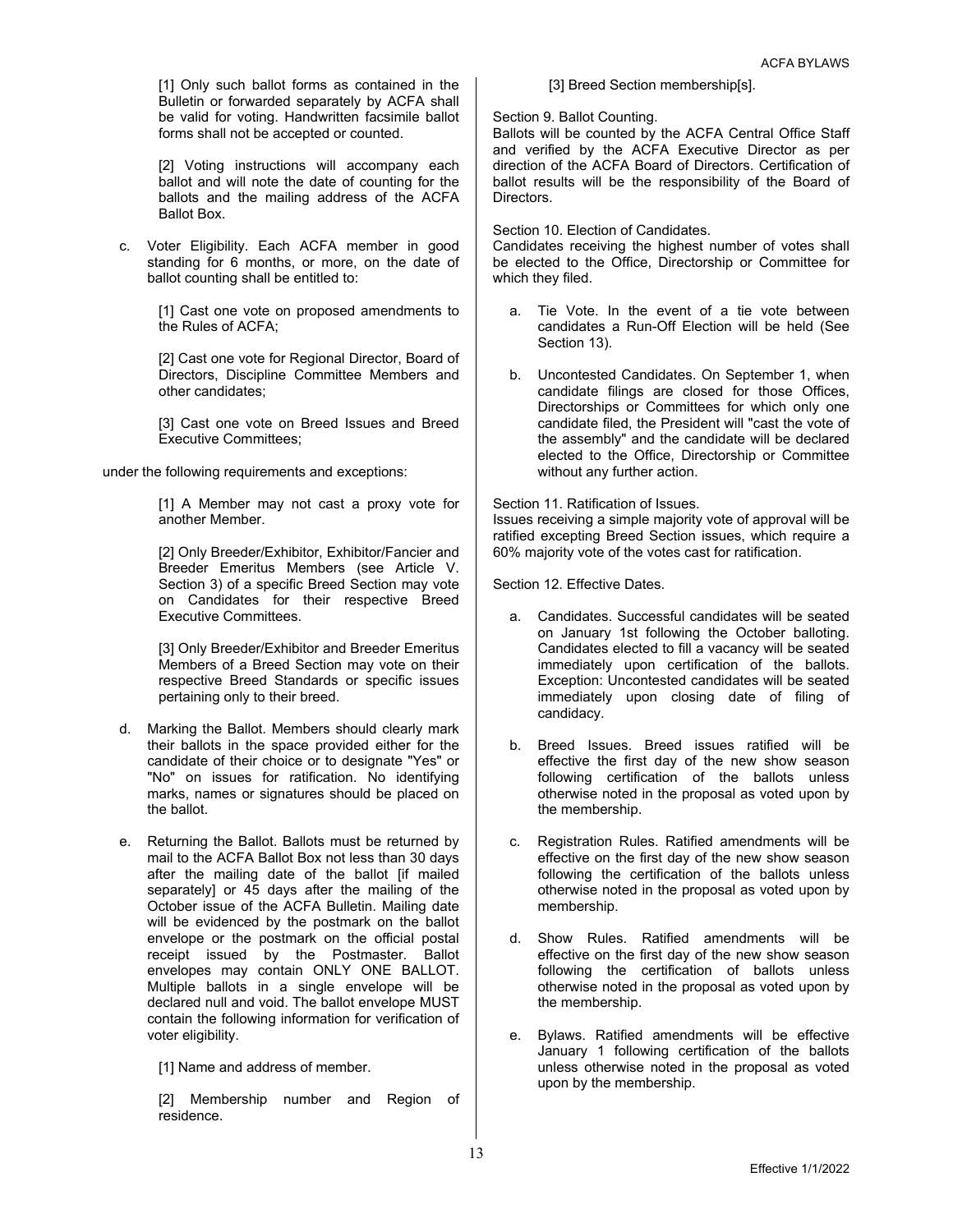#### Section 13, Run-Off Election.

In the case of a tie vote between candidates, a Run-Off Election will be held to determine which candidate will be seated in the Office, Directorship, or Committee position. The Ballot for the Run-Off Election will be published in the first available Bulletin following certification of the ballots or may be mailed separately. A Run-Off Election will be conducted in the same manner as described above in regards to voter eligibility, marking of the ballot, return of the ballot and ballot counting. If the tie is not resolved, a majority vote of the Board will determine the successful candidate.

#### Article X: INTERNATIONAL DIVISION

The following shall apply to non-ACFA clubs in countries outside of North America.

#### Section 1. Partner Clubs.

Clubs, Federations or Councils with purposes similar to the stated purposes of ACFA may apply for International Division Partnerships. Fees for such partnerships shall be established by the ACFA Board of Directors. Individual International memberships shall be encouraged, as well. Those organizations shall have the privilege of sponsoring ACFA rings or entire ACFA shows under the Show Rules of ACFA.

Section 2. Clubs or Registries, which have working relationships with ACFA.

- a. While registries (associations, federations, councils, etc.) in some countries are denied foreign affiliations/ memberships by their own rules or customs, they may wish to have working relationships with ACFA, such as employing ACFA Judges or allowing their own Judges to officiate at ACFA shows under ACFA rules. People residing in those countries shall have the privilege of ACFA membership if they are allowed to do so by rules and customs in their own fancies, and ACFA shall welcome their membership.
- b. It shall be understood that under no circumstances will ACFA attempt to interfere in the politics of other countries' cat fancies, nor shall ACFA attempt to invade or absorb an established fancy on another continent. Furthermore, ACFA shall not embrace or recognize splinter groups that grow out of controversy within fancies with which ACFA has established friendly relationships.

#### Section 3. International Division Ambassadors.

The officially designated International Liaison Officer of each cat registry with which ACFA holds a partnership or has a working relationship shall be the representative who speaks to the ACFA Board of Directors, *through ACFA's officially designated International Division.* 

#### Section 4. International Division Committee (ID Committee).

Reports on all International Division affairs shall be made to the Board of Directors by the International Division

Committee, who shall keep the Directors up-to-date on activities in countries in which ACFA has working interests and relationships, as well as possibilities for expansion of ACFA's interests abroad. Recognizing that the I.D. Committee is cognizant of cat fancy activities, political shifts, splits and expansions abroad, all inquiries to Board Members or Central Office staff regarding relationships with ACFA shall be shared with the I.D. committee and input requested prior to action being taken.

#### Article XI: EXECUTIVE DIRECTOR

#### Section 1. Central Office.

ACFA shall conduct Association business in a central office, the location of which shall not be moved without a prior vote of the ACFA Board of Directors by a threequarters [3/4] majority vote of all the Board Members.

#### Section 2. Employ Executive Director.

An individual shall be employed by the Board of Directors to serve as Executive Director of the ACFA Central Office. The appointment will be determined by a threequarters [3/4] majority vote of all the Board. The Executive Director shall be responsible to the Board of Directors and will be paid such compensation for his/her services as the Board of Directors may authorize.

#### Section 3. Guidelines.

The Executive Director shall function within the policies determined by the Board of Directors in the management of the business affairs of ACFA.

#### Section 4. Secretary/Treasurer.

The Executive Director shall function as the Secretary and/or Treasurer of ACFA. He/she shall have direct charge of the registration of cats and Catteries, the issuance of Show Licenses, and the administration of the business affairs of ACFA as predetermined by the Board of Directors.

#### Section 5. Minutes/Ballots.

The Executive Director shall keep a record of the minutes of the Annual Convention and all other meetings of the members and of the Board of Directors. He/she shall keep in his/her minute book a record of all matters submitted by mail vote to the members and to the Board of Directors including the resulting vote of each matter submitted.

#### Section 6. Board/Office Policies

The Executive Director shall keep a record of all Board and Office Policies. These shall include but are not limited to:

- a. Conflict of Interest Covenant Fiduciary **Responsibilities**
- b. Whistleblower Protection Policy<br>c. Record Retention and Documen
- Record Retention and Document Destruction Policy
- d. Employee Handbook Guidelines and Policies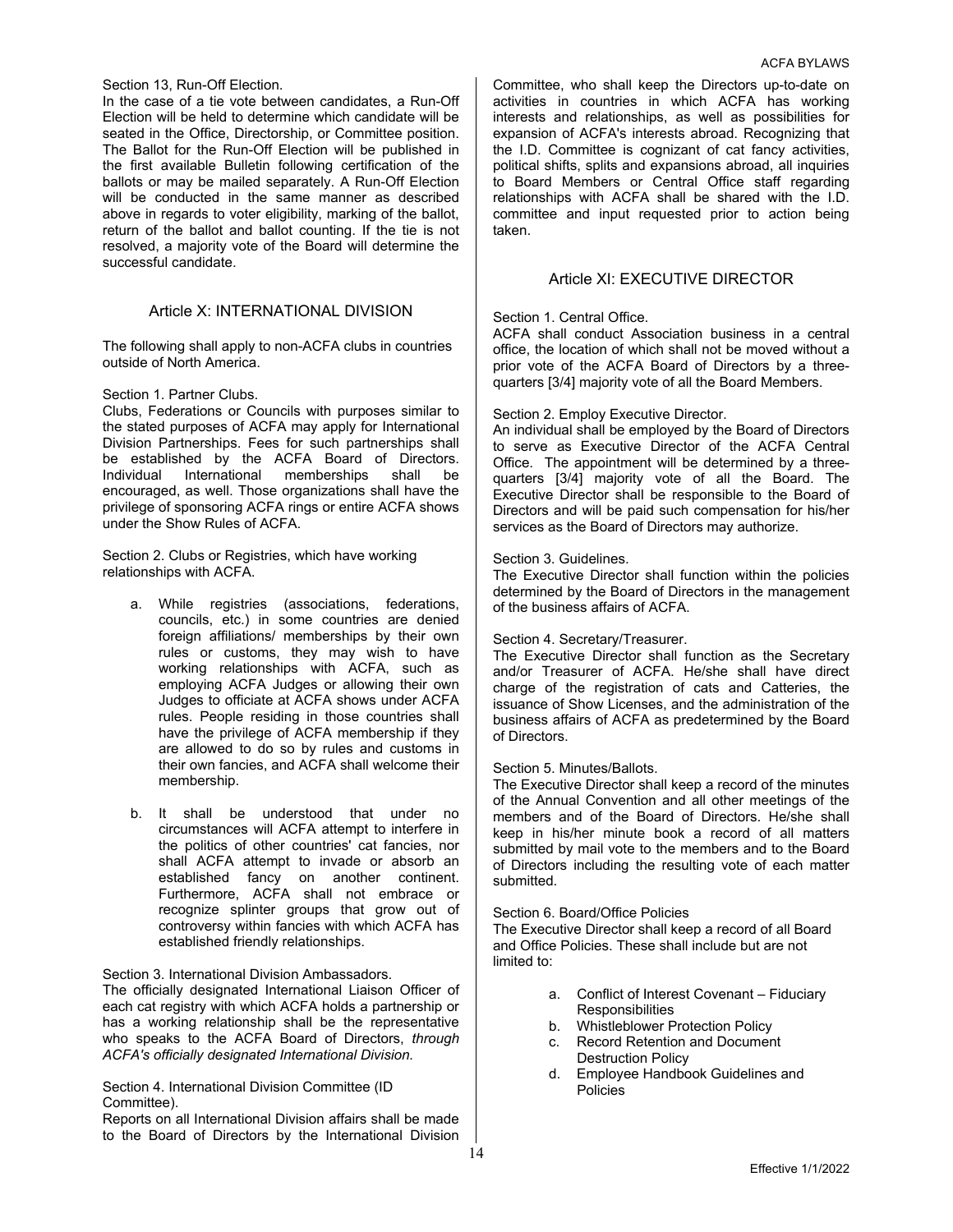#### Section 7. Membership Record.

The Executive Director shall keep a record of the members of ACFA with their names and addresses, and shall prepare and mail out all ballots to the members.

#### Section 8. Quarterly Report.

The Executive Director shall keep a true and correct record of all assets and liabilities, receipts and disbursements, and shall make a quarterly report to the Board of Directors and to the membership. During the annual open membership meeting, the Executive Director shall present a report as defined by the Board of Directors. The reports will be published in the ACFA Bulletin.

#### Section 9. Assistants.

One or more Assistants may be employed by the Executive Director. They may be assigned such duties and paid such compensation as the Board of Directors may authorize.

Section 10. Other Duties.

The Executive Director shall perform other duties as may be assigned by the Board of Directors.

#### Article XII: LICENSED JUDGES

Section 1. Classification of Judges.

- a. Championship. Judges shall be classified as: Trainee Judge or Specialty Judge [Longhair and/or Shorthair] or Allbreed Judge or Judge Emeritus. Judges may be additionally licensed as: Mechanics Training Judge; Breed Specialty Training Judge; Allbreed Training Judge; and Allbreed Teaching Judge, in accordance with the current ACFA Judging Program as established by the Board of Directors.
- b. Household Pet Judges. Household Pet Judges may also be trained and licensed for judging the household pet class in accordance with the Household Pet Judging Program Guidelines as established by the Board of Directors.

#### Section 2. Application Requirements:

Any member of ACFA may apply to enter the ACFA Championship Judging Program if he/she meets the following requirements:

- a. Prerequisites/Age. Application for the Judging Program to be made to the Board of Directors, on forms provided for that purpose. Applicant must be a Member in good standing of ACFA and 21 years of age, or older.
- b. Experience. Applicants must meet the prerequisites as established by the Board of Directors for entry into the ACFA Judging Program.
- c. Submission of Application. Application will be submitted to the Board of Directors through the Chair of the Judges' Executive Council. The Chair will review the application for completeness and

accuracy of information presented as can be verified by ACFA Office records. If all prerequisites have been met, and the information complete, the application will be presented to the Board of Directors for consideration. Such action will be accomplished at such time as the Board of Directors is convened.

d. Licensing/Trainee. If the applicant is found acceptable by the Board of Directors, the Executive Director will issue the Applicant a Trainee Judge's License authorizing them to commence with the Judge Training Program as specified by the Board of Directors.

Section 3: International Division Guest Judge

- a Judges who are affiliated with ACFA partner clubs in the International Division, or with registries with which ACFA has working relationships ( for example, CCCA and ACF in Australia, NZCF in New Zealand, CAA in China and GCCF in Great Britain) may apply to officiate at ACFA shows on the North American continent and elsewhere. Applications will be available from the International Division (ID) chair, and will be received and reviewed by the ID committee, who will make recommendations to the Board. The Board shall issue licenses following a positive vote via mail ballot or at a convened session
- b. An International Division Guest Judge licensed by an association /federation based outside of North America may not hold a judging license with any other North American based association/ federation with which ACFA does not hold an official reciprocity agreement.

#### Section 4. Reciprocity Judges

The application requirements for Reciprocity Judges from other associations will be the same as those outlined for ACFA Championship Judges unless otherwise provided for in the reciprocity agreement.

Section 5. Continuing Education

Championship judges are required to complete continuing education requirements by the Board of Directors.

Section 6. Judging Licenses.

- a. All ACFA licensed Judges (excluding International Division Guest Judges) must be a member in good standing of ACFA.
- b. Annual Licensing. All Judging Licenses shall be issued for a period of one year, from May 1 until April 30 of each year. The license fee is established by the Board of Directors.
- c. Statute of Limitations. Once the Annual Judges' Review has been completed and a Judge's License issued, the past year's performance that was reviewed will be closed to further disciplinary action.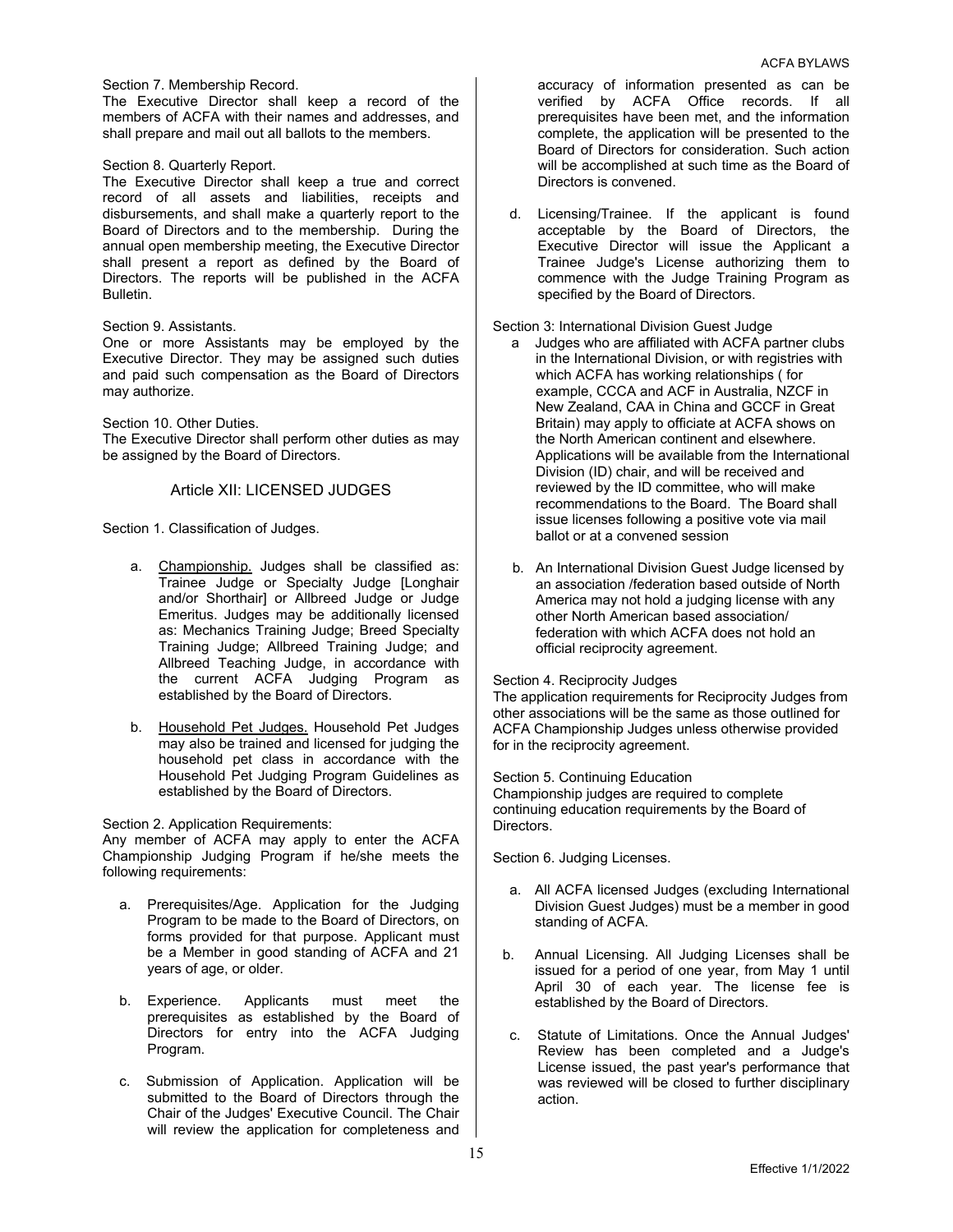a. Championship Judges' Responsibilities.

[1] Judges have the responsibility of staying abreast of the Standards of Perfection, Color Classifications and any changes in the Show Rules. The ACFA Executive Director will publish all changes in the Show Rules and Standards affecting Judges and Shows and mail a copy to each Judge.

[2] Judges must comply with any rule affecting Judges and Shows in the Bylaws or Show Rules and failure to do so will result in appropriate disciplinary action by the Board of Directors.

[3] Judges must officiate and/or exhibit a minimum of 3 weekends during two consecutive Show Season to be considered for relicensing at the Board of Directors' Annual Review of Judges. For purposes of this rule, exhibiting is personally showing a cat of his/her ownership in the Championship or pedigreed Kitten Classes of an ACFA Show. The minimum requirement to Judge or Exhibit may be waived by the Board of Directors for Judges in isolated areas or who may have personal or family reasons they cannot comply with this rule.

b. Board of Directors' Responsibilities.

[1] The selection, appointment, licensing, demotion, dismissal, criticism and promotion of Judges shall be the duty of the Board of Directors, and such duty and responsibility may not be delegated to an individual Judge, to a Board of Judges or organization of Judges. The Board of Directors shall establish the Judges Executive Council (JEC) as a committee of Judges elected by the Judges to provide training, examinations, recommendations, and administrative services pertaining to Judges. All actions of the JEC must be approved by the Board of Directors.

[2] Upon presentation of serious charges from any member or Show Committee, in writing and accompanied by substantial evidence, the Board of Directors may temporarily suspend the license of any Judge until such time as the matter may be fully resolved at a meeting of the Board of Directors. The Judge shall be advised that he/she is entitled to appear and/or be represented and defended, orally or in writing, against any charges.

[3] Actions taken by the Board of Directors in regards to licensed Judges, Trainee Judges or Judge Applicants will be treated in confidence. However, a report will be published in the ACFA Bulletin of such actions with the following restrictions:

[a] Promotion: The names of all Judges selected for promotion after they have completed all requisites [i.e.: successful completion of written exams, special training, etc.] for advancement.

[b] Probation: Names of Judge placed on Probation will not be published or made public knowledge. Such information will only be contained in the Judge's official file.

[c] Suspension/License Not Renewed: Names of the Judges suspended or whose Judging License is not renewed at the Annual Review will be published in the ACFA Bulletin. The published report will also note the authority for such action by the Board [i.e.: violation of Show Rule Article VII, etc.]

[d] Demotion: The names of Judges demoted will be published in the Bulletin noting: [1] the level of license to which they were demoted and [2] the authority for the Board's action.

c. Clubs' Responsibilities.

[1] Clubs may not require Judges to accept or refuse lodging in a private home before, during or after the Show.

Section 8. Judge's Right of Appeal.

When any adverse actions are taken against a Judge in accordance with 6b above, the Judge will be notified, in writing, and provided a detailed accounting of the specific charges and/or reasons for such action taken. The Judge has the right to request the Board to reconsider the action taken within 30 days from receipt of the notification. The Judge may request the appeal to be considered by mail ballot or at the next convened session of the Board as follows:

a. Submit a letter of request for reconsideration to the Board accompanied by any additional evidence or mitigating circumstances the Judge feels is pertinent and was not considered by the Board previously. Such additional information will be forwarded to the ACFA Executive Director. The Executive Director will provide the additional information to the Judges' Executive Council and request the matter be reviewed and a recommendation submitted to the Board. On receipt of the Judges' Executive Council's recommendation and a mail ballot to the Board for reconsideration or

- - the Judge may - -

b. Submit a letter to the Board asking to be placed on the agenda at the next convened session to personally address the Board. On receipt of the request the Judge shall be provided the date and time s/he is to appear before the Board. The purpose of appearance will be to present additional evidence or mitigating circumstances in support of his/her request for reconsideration of the Board's previous action.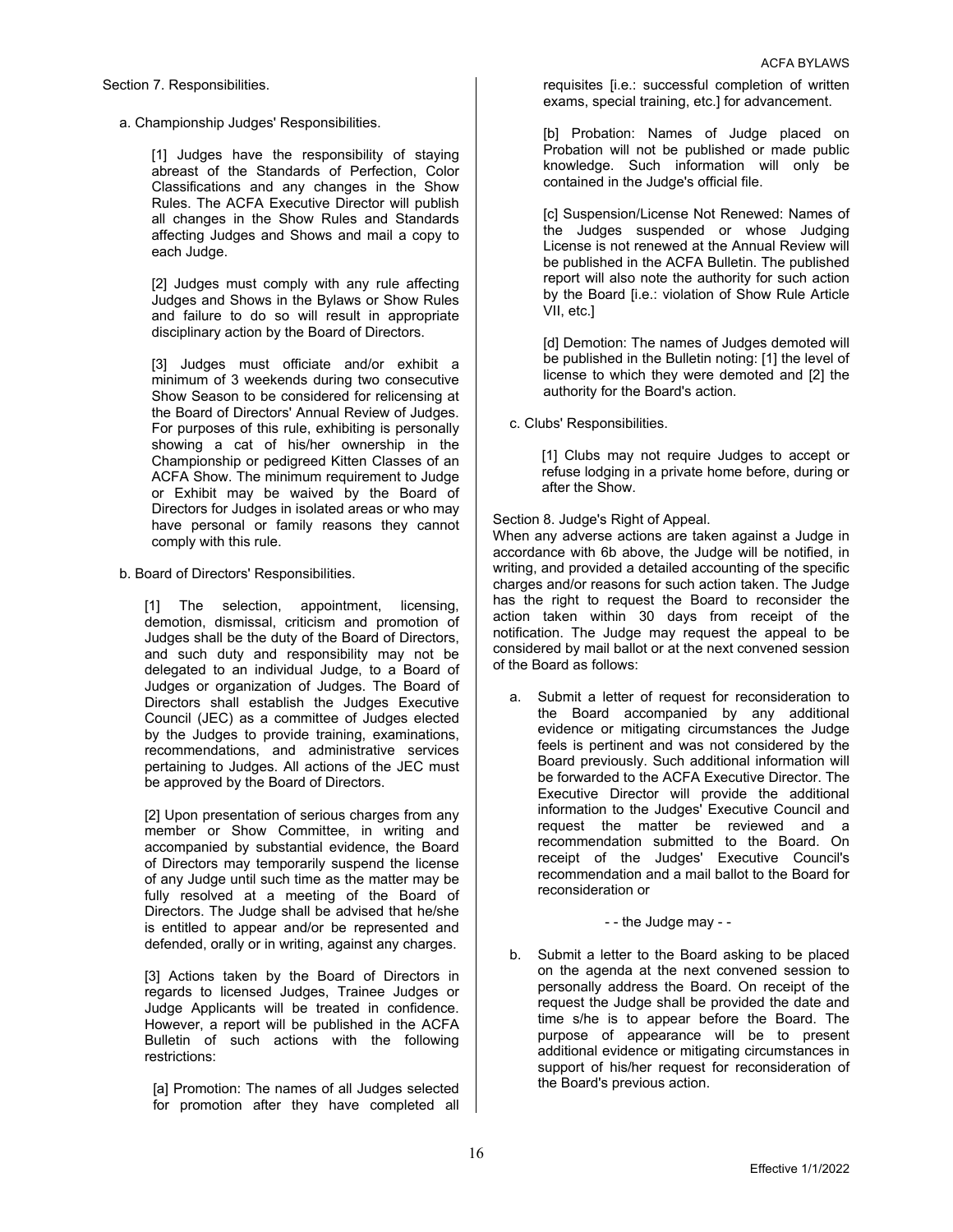Section 9. Judges Listing.

A list of all Licensed Judges will be published in the ACFA Bulletin at least two [2] times a year. This list will appear 1) after the Semi-Annual Board of Director's meeting; and 2) after the Annual Board of Director's meeting. There will be a section of EACH ACFA Bulletin set aside for any changes of address and/or telephone number of judges to be listed.

#### Article XIII: PUBLICATIONS

#### Section 1. ACFA Bulletin.

- a. Recipients. ACFA will publish a Bulletin bimonthly [excepting September and October when it will be published monthly] to be provided each Regular Member, paid for by a portion of their Annual Membership dues. The Board of Directors may direct the issuance of special issues. Subscription rates for Junior or non-members will be established by the ACFA Board of Directors.
- b. Publisher. ACFA will be the official Publisher of the ACFA Bulletin.
- c. Content. The ACFA Bulletin will contain such information that is of interest to the membership as a whole to include, but not be limited to, articles of interest to the Cat Fancy, announcement of Rule changes, notice of Candidates filing for election, Show Schedule and other reports, ballots and ballot results as outlined in these Bylaws.
- d. Reports. A quarterly report shall be published in the ACFA Bulletin noting any action[s] taken by a Board of Directors' Mail Ballot. This report will contain the results of these ballots, including the vote [negative, affirmative, blank ballot or ballot not received for tabulation] of each Board Member.

Section 2. ACFA Yearbook.

- a. Type Publication. ACFA shall publish an annual Yearbook announcing the Inter-American and Regional Year End Awards. The Board of Directors, upon recommendation of the Executive Director, shall establish the sale price of the publication and the rates for advertising in the Yearbook.
- b. Publisher. ACFA will be the official Publisher of the Yearbook.

Section 3. Other Publications.

ACFA may, at the discretion of the Board of Directors, publish any forms, folders, stud books, pamphlets, booklets or books that may be of benefit to the business affairs of ACFA or of interest to the Cat Fancy as a whole. These will include publications as directed by the Board.

Section 4. Publication Revisions.

- a. Publication of Revisions. ACFA will revise such publications as the Bylaws, Show Rules, Registration Rules and Standards of Perfection as required when major changes or revisions have occurred. All such publications shall be published on standard 8 1/2 inch by 11-inch paper in looseleaf form and drilled for a three ring binder.
- b. Interim Revisions. ACFA will print those pages of these publications, which are revised, reflecting these amendments and revisions. Copies of these revised pages will be immediately, upon publication, forwarded to all ACFA Licensed Judges and Trainee Judges, Judges and Trainees to be charged a nominal fee to cover publication and mailing costs. These revised pages will also be available to the membership, on request, at the same cost. All copies of these publications sold after the revised pages are produced will contain these revised pages at no additional cost to the purchaser.

#### Article XIV: INITIATIVE, RECALL AND REFERENDUM

#### Section 1. Initiative.

Any new matter concerning the Rules of ACFA may be submitted to the membership on an Initiative Petition for mail vote. Such petition, however, may not present a matter that, if ratified by the members, would be in violation of Federal, State, County, Corporate or Contractual Laws or the Bylaws of ACFA.

#### Section 2. Referendum.

Any matter, previously voted upon by the Members or acted upon by the Board of Directors, concerning the Rules of ACFA may be reversed or changed by presentation of the issue on a Referendum Petition for mail vote of the membership. Such petition, however, may not present a matter that, if ratified by the members, would be in violation of Federal, State, County, Corporate or Contractual Laws or the Bylaws of ACFA.

#### Section 3. Recall.

Such a petition may be for a vote of the General Membership, Regional membership or the members of a specific committee for removal from elected office of one, or more, Officers, Directors, or Committee Members.

- a. Who May Recall. Elected officials may only be subject to recall by those members who are qualified to vote for the Office, Directorship or Committee position in which they are serving.
- b. Petition Requirements. Recall Petitions must contain the following information:

[1] Name of individual being recalled and elected position held.

[2] Specific charges being filed against the individual and Rule and/or Article which they are accused of violating.

[3] Substantiating Evidence, in writing, to support the charges. Statements, by individuals, entered into evidence, must be signed.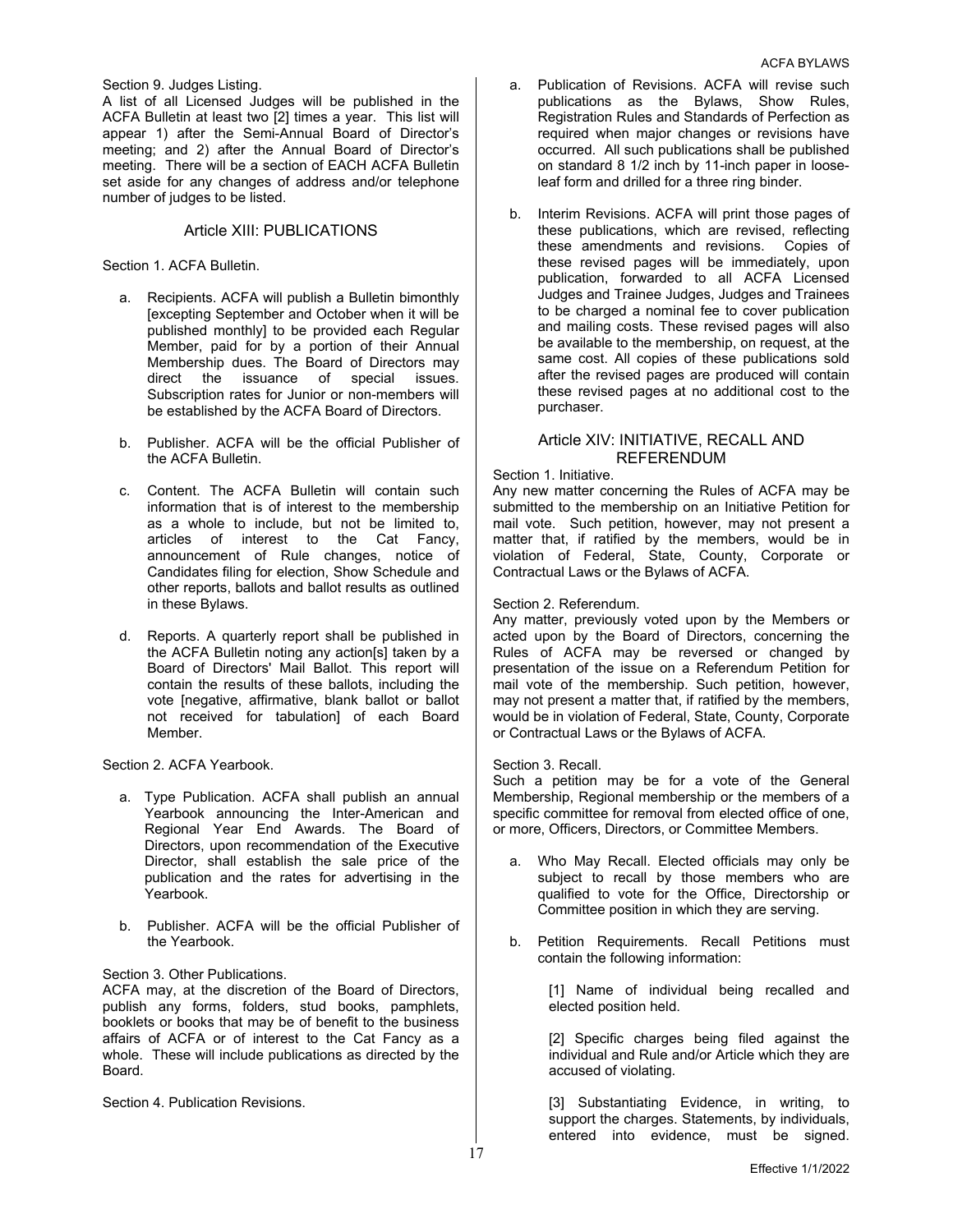Anonymous statements or accusations are not admissible.

c. Notification of the Accused. The individual being recalled must be provided all charges and evidence a minimum of 60 days prior to publication of the Petition to respond in his/her defense.

Section 4. Rules for Filing.

A petition to be presented to the membership for vote must be filed as follows:

- a. Intent to File. An intent to file a petition must be recorded with the ACFA Executive Director. The intent to file must be accompanied by a filing fee as established by the Board of Directors. No petition shall be presented to members for their signature before the "intent to file" the petition has been properly recorded with the ACFA Executive Director.
- b. Filing Petition. A petition, properly signed with the signatory's ACFA Membership number and containing the required number of signatures, will be filed with the ACFA Executive Director within 30 days after the intent was recorded. The required number of signatures on a petition are:

[1] Association Rules: Must be signed by a minimum of 100 ACFA members in good standing.

[2] Breed Section Issues: Must be signed by a minimum of 100 Breed Section Breeder/Exhibitor Members or 50% of the Breed Section Breeder/Exhibitor Members, whichever is less.

[3] Recall of Elected Officer/Chair of Discipline Committee: Must be signed by a minimum of 100 ACFA members in good standing who have been a member of ACFA for l80 days or more at the time they sign the petition.

[4] Recall of Regional Director/Discipline Committee Regional Members: signed by a minimum of 100 members of the Region or 50% of the Regional Membership, whichever is less. Members signing the petition have to be members of ACFA for 180 days, or more, at the time they sign the petition.

[5] Recall of Breed Executive Committee Member: Must be signed by a minimum of 100 Breed Section Breeder/Exhibitors and Exhibitor/Fanciers or 50% of the Breed Section Breeder/Exhibitor and Exhibitor/Fancier Members, whichever is less.

c. Signatures. Signatures on the petition must be legible [or name of the signer printed below the signature] and be noted with the signatories' ACFA Membership numbers.

Section 5. Procedure:

The ACFA Executive Director is responsible for the following administrative actions:

- a. Upon receipt of an intent to file a petition, accompanied by the filing fee, the Executive Director will duly record its receipt and notify the Board of Directors of the pending petition.
- b. If the signed petition is received within 30 days after the recording of the intent to file, the Executive Director will then verify that all signatories are members in good standing and eligible to sign the specific petition as noted in Section 4 above. If the petition is in order in accordance with these rules, it will then be published and a ballot issued as specified in Section 6 below.
- c. If the initiators of the petition fail to file the petition within 30 days after recording an intent to file or a petition is filed without the required number of signatures then it will be declared null and void and no further action on the same matter may be submitted for at least six months. If a petition is declared null and void 75% of the filing fee will be returned to the initiators, the balance to be retained by ACFA to cover administrative costs incurred.

Section 6. Publication and Balloting.

Petitions shall be published in two consecutive issues of the ACFA Bulletin, that being the September and October issues, unless otherwise directed by the Board of Directors.

- a. The September issue will contain the petition and pros and cons, if presented.
- b. The October issue will contain a synopsis of the petition, with pros and cons, if presented, and a ballot for the vote of the membership.
- c. The Board of Directors may authorize a petition to be printed in any two consecutive issues of the ACFA Bulletin when it is deemed the action [or inaction] requested in the petition is of an emergency nature and an immediate ruling on the issue is required for the good of ACFA.
- d. Balloting and counting of the ballots will be in accordance with Bylaw Article IX.

Section 7. Right of Appeal [Recall Petitions].

Any individual that has been recalled from Office, Directorship or Committee has the right to appeal the action taken by a vote of the membership. Such appeal may not be based simply on a request for a second balloting, but must be supported by new evidence not previously considered by the membership. Such new evidence shall be submitted to the Board for review and, if accepted, referred to the membership for vote. The new evidence will be published in the Bulletin [issue determined by the Board] along with a ballot for a vote of the membership. Voter eligibility on the appeal is the same as for the original Recall Petition.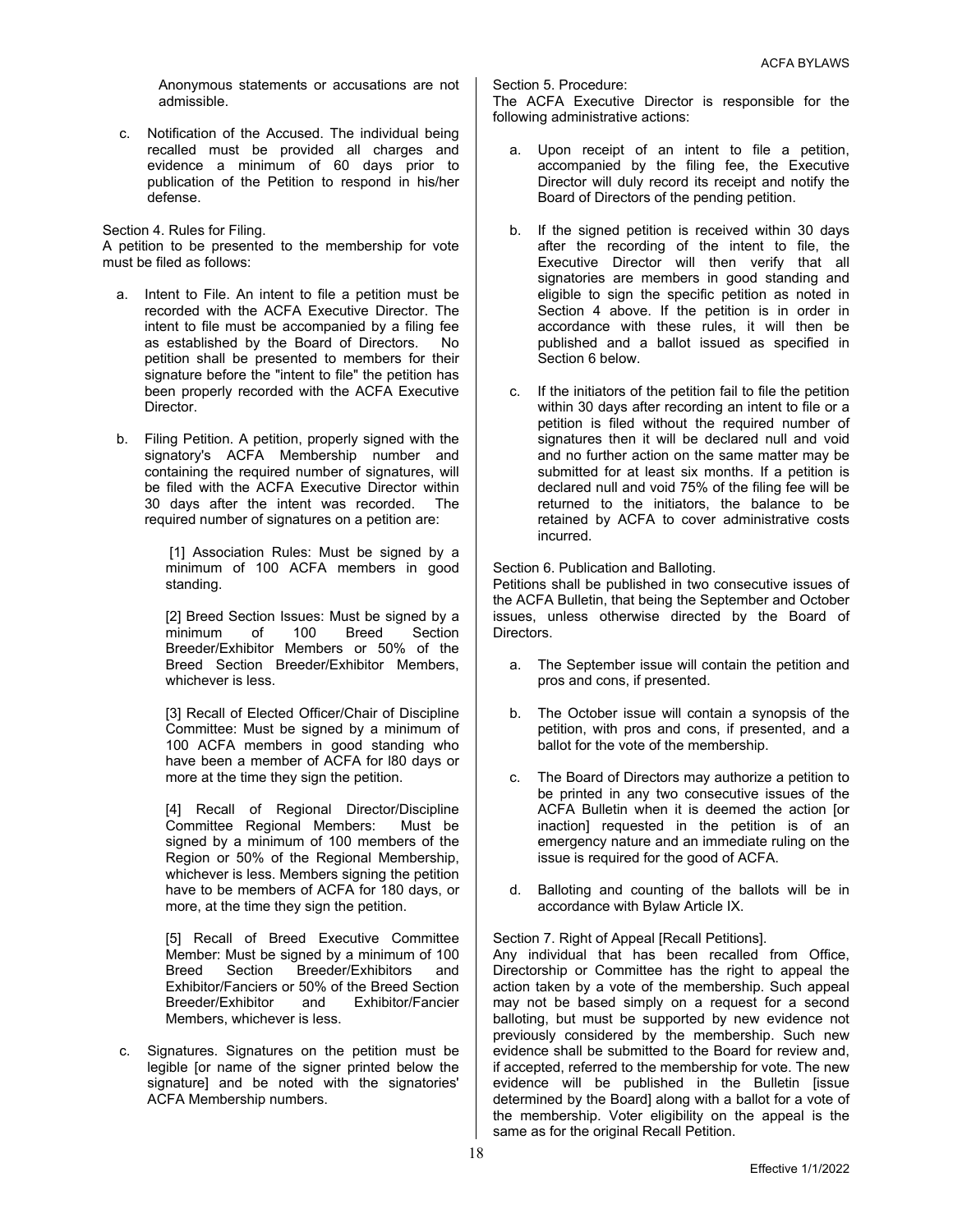#### Article XV: DISCIPLINE

Section 1. Show Protests.

- a. Procedure. Protests, charges of misconduct or the violation of rules and regulations of ACFA arising in connection with a Show shall be first filed, in writing, with the Show Committee, within ten [10] days following the Show. A filing fee, as established by the Board of Directors, payable to ACFA shall accompany the protest.
- b. Show Committee Review. It shall be the duty of the Show Committee to endeavor to settle the protest. If the case is settled by the Show Committee, and finally dismissed, any expenses in connection with the case may be deducted from the filing fee and the balance will be returned to the Complainant.
- c. Decision of the Show Committee.

[1] If the Show Committee upholds the protest, or for any reason declines to act on the case, the charges, evidence and filing fee will be returned to the Complainant. The Complainant may then file the protest with the Chair of the Disciplinary Committee in accordance with Section 3 below.

[2] If the protest is dismissed by the Show Committee, or the Complainant is not in agreement with the Show Committee's settlement, he/she may appeal to the Disciplinary Committee in accordance with Section 3 below.

[3] The Show Committee will render a decision, or inform the Complainant that they decline to act on the case, no later than 30 days from receipt of the protest and filing fee.

Section 2. Disciplinary Committee.

- a. Composition. A Disciplinary Committee shall be elected consisting of: one [1] member elected by and from the members of each Region and a Chair elected by and from the members of all Regions. Each member of the Committee will serve a term concurrent with his/her respective Regional Director. The Chair will serve a term concurrent with the ACFA President.
- b. Eligibility. Only members with five or more years of membership in ACFA and who do not hold an office on the Board of Directors or Judges Executive Council or a Judging License in ACFA are eligible to serve as a member of the Committee. [See also Article IX, Section 4.]
- c. Election. The election of the Disciplinary Committee will be conducted in accordance with Article IX.

d. Vacancy. In the event of a vacancy on the Disciplinary Committee the following rules apply:

> [1] In the event of a committee member vacancy during the term of office, the candidate from the previous election receiving the next highest number of votes for the vacated position will automatically be seated on the Committee.

> [2] If there is no eligible candidate from the prior election to assume the vacated position, the Board of Directors shall appoint a committee member, or Chair, if applicable, to serve until the next annual election. Said committee member or Chair to serve only for the remainder of the unexpired term.

#### Section 3. Duties.

It shall be the duty of the Disciplinary Committee to receive all protests, complaints, charges of misconduct, appeals or violations of rules, regulations and/or Bylaws of ACFA that may be filed by any ACFA member in good standing, Officer, Director, Chartered Club or the Board of Directors, or that may be referred to the Committee by Show Committees. It shall further be the duty of the Committee to consider the evidence submitted in each case or appeal and to render a decision.

#### Section 4. Charges.

- a. Complainant. Any ACFA member in good standing, Officer, Director, Chartered Club or the Board of Directors may file a protest or charges against any ACFA member, Officer, Director, Chartered Club or the Board of Directors, charging misconduct or malfeasance in office or violation of a Show Rule, Registration Rule or any provision of the Bylaws of ACFA.
- b. Charges

[1] There shall be eleven [11] copies of the charges, with a sworn statement alleging the truth of the charges, filed with the Chair of the Disciplinary Committee, accompanied by a nonrefundable filing fee payable to ACFA. [Fee to be established by the Board of Directors]. In the event that the costs as outlined in Section 10 below exceed the established fee, the excess costs will be paid by the Complainant. No fee shall be required on charges filed by the Board of Directors.

[2] With the exception of charges of malfeasance in office, all protests or charges must clearly cite the Bylaw(s), Show Rule(s) or Registration Rule(s) alleged to be violated by the accused party. If no Bylaw, Show Rule or Registration Rule is cited the Chair will return the complaint and filing fee, minus any expenses, to the Complainant.

c. Evidence. The charges filed shall also be accompanied by eleven [11] copies of evidence upon which the Complainant bases charges.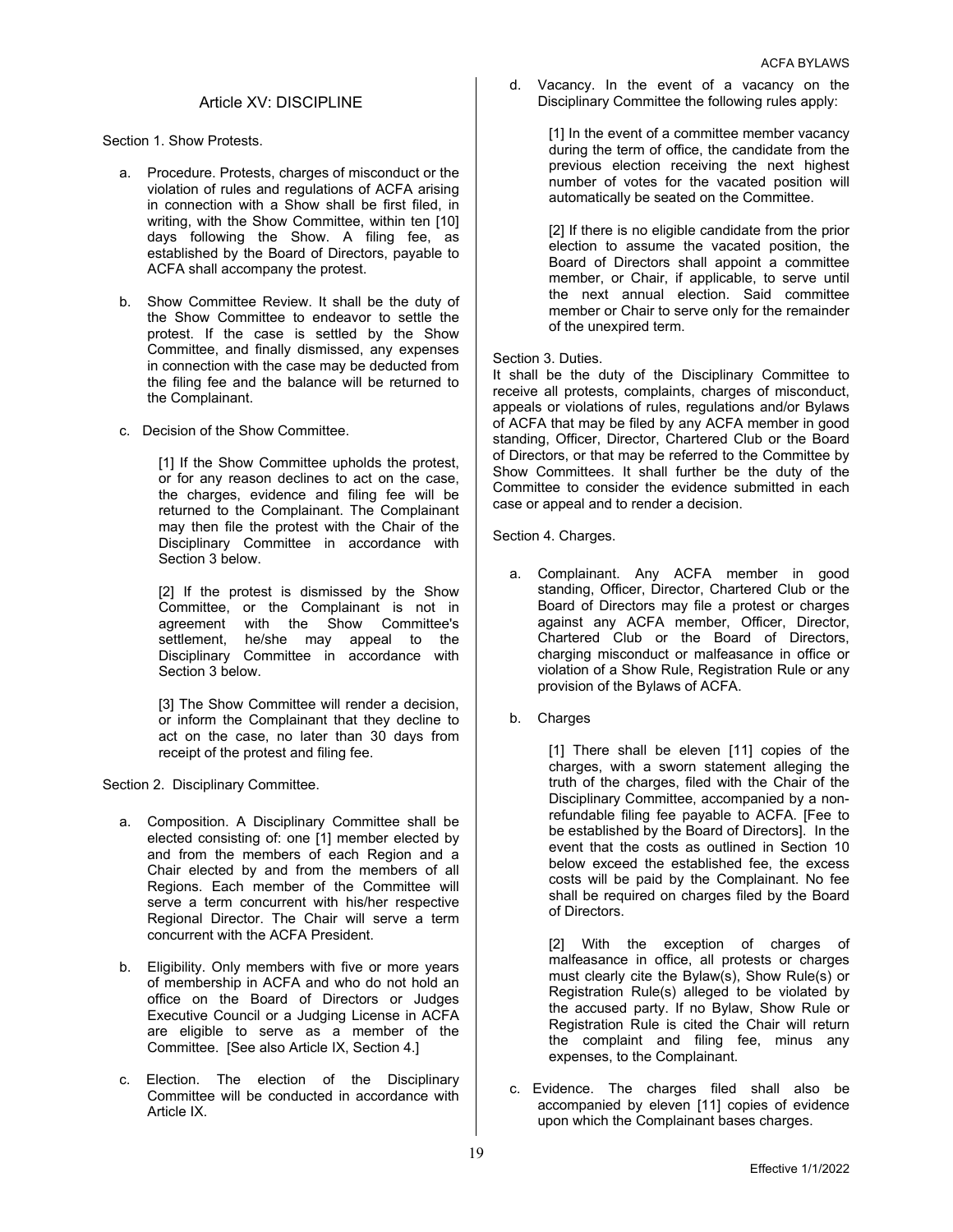- d. Distribution of Charges. The Chair will then make distribution of the charges and evidence as follows:
	- [1] One copy forwarded to the Accused.

[2] One copy forwarded to each Regional Member of the Disciplinary Committee.

[3] Filing Fee forwarded to ACFA Executive Director.

Section 5. Processing Complaints.

- a. Processor. Upon receiving protests and charges as provided in Section 4 of this Article, the Chair may either process the case personally or assign it to the member of the Committee in the Region in which the person charged resides for processing.
- b. The Committee may seek or accept evidence affecting the case from any source from which it may be available.
- c. Rights of the Accused.

[1] The Accused party shall be furnished with a copy of the charges and a copy of the evidence submitted by the Complainant and received by the Committee from other sources. This copy shall be sent to the Accused party by the Chair of the Disciplinary Committee.

[2] The Accused party shall be given fifteen [15] days to furnish evidence in defense against the charges.

- d. Rebuttal. Each party to the controversy shall have one fifteen [15] day period to challenge admissibility of evidence and to submit additional evidence in rebuttal of evidence submitted by the other party.
- e. Certification of Evidence. All cases shall be processed by written correspondence. All evidence and exhibits submitted as evidence must be certified as true and authentic.

Section 6. Decision.

a. Findings and Balloting. After all known evidence in a case has been received by the Committee, each member shall consider the evidence and submit an opinion to the Committee Chair. The Chair will then allow 7 days for email or telephone discussion of the case among Committee members. Following that discussion, the Chair will submit a ballot to the Committee members. A majority vote of the Committee shall be considered final. The Chair will notify the Complainant and the Accused of the results of the ballot within 24 hours of the final deadline for submitting a ballot.

- b. Time Limitation. All cases received by the Disciplinary Committee must be completed within a reasonable time and in no case concluded any later than six months from the time of receipt of the case.
- c. Decision Binding. The decision of the Committee shall be final in the case and binding upon all parties, although the case may be reopened upon the request of either party to the controversy, provided the request is supported by new evidence and accompanied by the payment of an additional filing fee.

#### Section 7. Injunction.

Where an infraction of the rules or illegality of action is alleged in the protest, or in cases where the welfare of ACFA is served, the Disciplinary Committee may enjoin the Accused and any other individual, Officer, Director or Club involved in the protest to cease and desist from any alleged infraction or illegal or injurious action until such time as a decision can be rendered in the case.

#### Section 8. Penalties.

Following a guilty ruling on any charge brought before the Disciplinary Committee, the Chair will ask the Committee members for penalty recommendations. All penalties recommended by Committee members will be placed on a ballot for Committee vote. The penalty receiving the highest number of votes will be accessed. The Chair will notify the Complainant and the Accused of the results of the ballot within 24 hours of the final deadline for submitting a ballot. Penalties may consist of only the following:

- a. The penalties provided in the Show Rules, Registration Rules or Bylaws of ACFA.
- b. For misconduct, malfeasance in office, or violation of the Show Rules, Registration Rules, or Bylaws, an individual may be assessed one or more of the following penalties, or a lesser penalty.

[1] Barred from exhibiting cats in licensed ACFA Shows for any period of time up to one [1] year.

[2] Denied any, or all, administrative services provided by the ACFA Central Office for any period of time up to [1] year.

[3] Suspended from all privileges of membership for any period of time up to one [1] year or expelled from membership.

[4] Removed from office if an Officer, Director, or a Committee Member whether elected or appointed.

[5] Recommended to the ACFA Board of Directors for removal from the ACFA Judges' List if a licensed Championship, Trainee or Household Pet Judge.

c. Chartered Clubs found to have violated Show Rules or Bylaws may have their Charters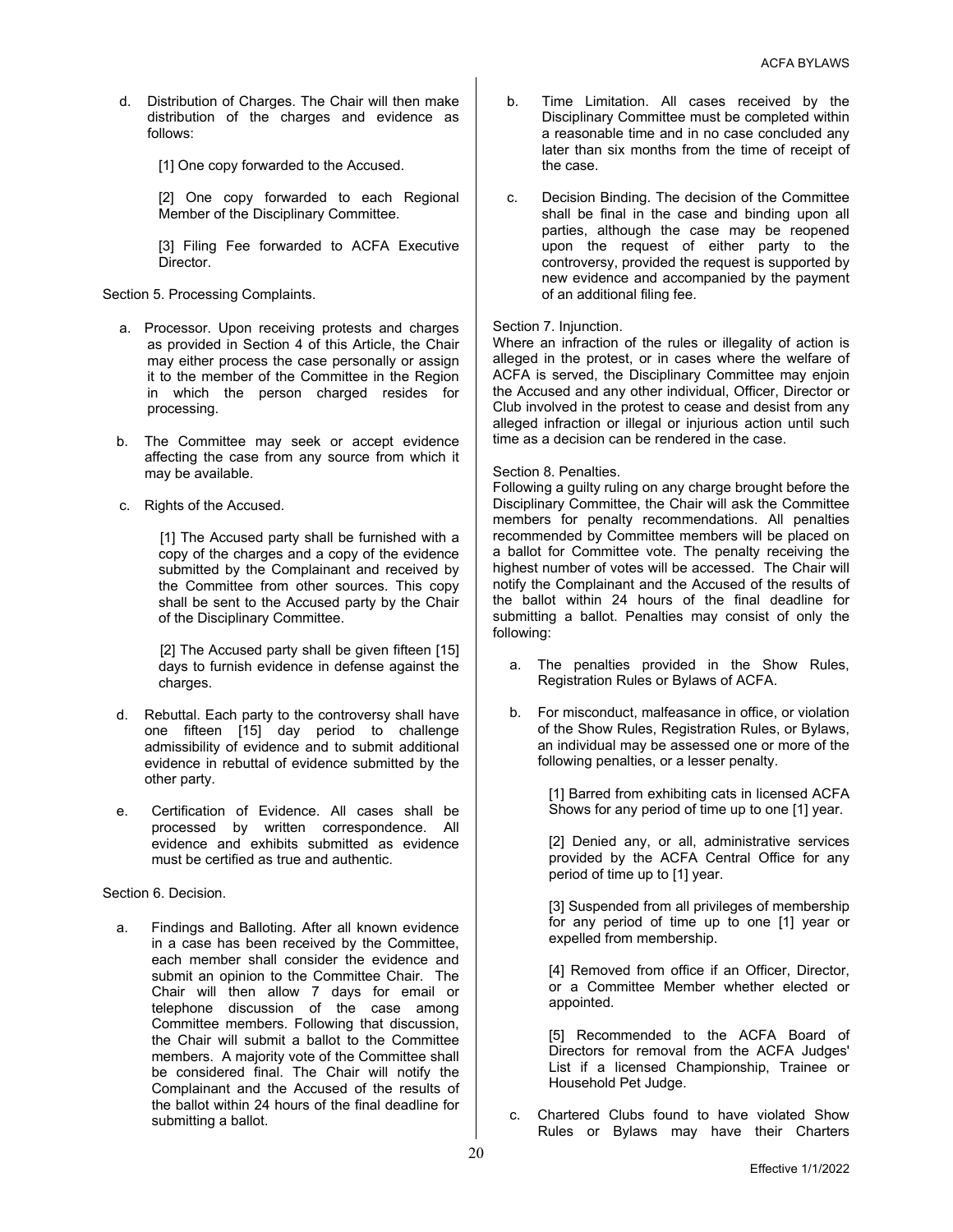canceled, or their Charter may be suspended for any period of time up to one [1] year.

#### Section 9. Reports.

Upon the conclusion of each case filed with or referred to the Disciplinary Committee, the Chair of the Disciplinary Committee shall file a report on the case with the Executive Director of ACFA. Such report shall contain a summary of the charges, the findings, the decision of the Disciplinary Committee and the penalties assessed, if any. The Executive Director shall transmit such information to the members of the Board of Directors, to the Complainant, to the Accused, and a file copy of the report shall be held in a permanent file for at least five years. A summary of the Disciplinary Committee's actions and findings will be reported in the next bulletin.

Section 10. Committee Receipts and Expenses.

- a. Filing Fees. All filing fees received by the Disciplinary Committee shall be forwarded to the Executive Director of ACFA to be deposited in the General Fund of ACFA.
- b. Chair. The Chair of the Disciplinary Committee will be reimbursed for those expenses incurred directly relating to the processing of the protest. Such expenses include: telephone, mailing and copy costs. Traveling expenses in connection with a case will not be paid by ACFA. Claims for reimbursement will be submitted, evidenced by inclusion of paid receipts, to the ACFA Executive Director.
- c. Regional Member. Members of the Disciplinary Committee shall be reimbursed for those postage expenses incurred in the performance of their duties. Claims for reimbursement will be submitted, evidenced by inclusion of paid receipts, to the Chair of the Disciplinary Committee for approval and subsequent submission to the ACFA Executive Director for payment.
- d. Compensation. Members of the Disciplinary Committee shall not receive any compensation for their services, either from ACFA or the parties of a controversy, except as noted in "b" and "c" above.

Section 11. Rights of the Parties Involved.

a. Both the Complainant and the Accused shall be furnished with copies of any evidence submitted by the other and received from any other source. Both the Complainant and the Accused shall be furnished with a copy of the report of the examiner or member of the Disciplinary Committee in charge of processing a protest, which is made to the other members of the Committee. Both the Complainant and the Accused shall be furnished with the result of the vote of the members of the Committee on the protest showing how each member of the Committee voted on the protest, together with copies of any concurring or dissenting opinions.

b. Recovery of Filing Fee and Costs. Following all processes, including the appeal, should a protest be upheld by the Disciplinary Committee, the Complainant has the right, in accordance with these Bylaws, to file against the Accused for recovery of the filing fee and costs. Complainant may file against the Accused for the recovery of the filing fee and costs, in writing, by Registered or Certified Return Receipt mail, with a copy sent to ACFA Central Office. Upon receipt of payment, claimant must notify ACFA within 30 days. ACFA will withhold all the Accused show wins and finals until such time as he/she reimburses the Complainant for these fees and costs.

#### Section 12. Reinstatement.

Members who have been disbarred from showing or who have had their membership suspended or terminated may apply to the ACFA Executive Director for reinstatement. Such application shall be referred to the Board of Directors for consideration. If it appears to the Board that the applicant is worthy of reinstatement, such reinstatement shall be made effective.

#### Section 13. Appeal.

Either party to a controversy, upon the final decision by the Disciplinary Committee, may appeal the decision to the Board of Directors [excepting a decision on appeals filed in accordance with Article VIII].

- a. A Letter of Appeal will be forwarded to the Board of Directors through the Executive Director of ACFA within ninety [90] days following the announced decision of the Disciplinary Committee. The Letter of Appeal must state the reason the individual considers they have been unjustly treated by the Disciplinary Committee's decision and may include any evidence on his/her behalf to support the appeal. Such Letter of Appeal will be accompanied by an Appeal Filing Fee, as determined by the Board of Directors, to defray all administrative costs.
- b. Upon receipt of the Letter of Appeal the Executive Director will request the Chair of the Disciplinary Committee to forward the entire case file to the ACFA Central Office. A copy of the entire file will then be forwarded to all members of the Board for their review. A decision on the appeal will be rendered by the Board at the next convened session of the Board of Directors following the receipt of the Letter of Appeal.
- c. At the convened session the President of the Board will ask each member of the Board to render an opinion on the case. Following discussion of the opinions presented the President will call for a vote of the Board to render their decision. The only decision that may be rendered by the Board is to either uphold or overturn the decision(s) of the Disciplinary Committee. The decision of the Board of Directors shall be final in the case and binding on all parties concerned. A summary of the Board's actions will be reported in the next bulletin.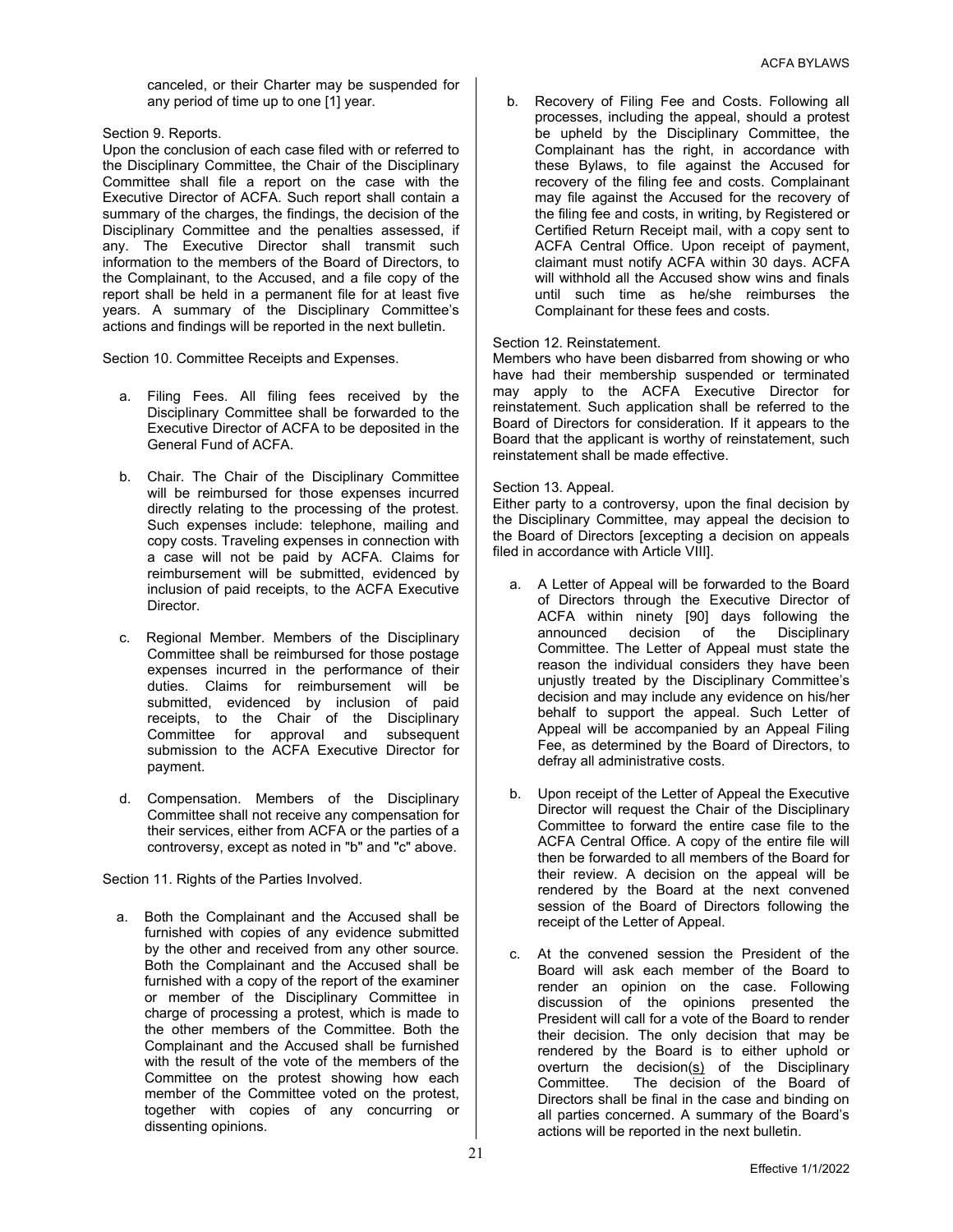#### Section 14. Conflicts.

Nothing in this Article shall conflict with, or detract from, the authority and responsibility of the Board of Directors to enforce the Show Rules, Registration Rules and Bylaws and to assess penalties for the violation thereof, or for acts and/or conduct inimical to the best interests of ACFA. The Disciplinary Committee shall concern itself only with such cases as are specifically brought before it, either by original action or by referral or appeal.

#### Section 15. Records.

At the termination of the office, the Chair shall forward to the ACFA Executive Director all records, including evidence, when practical, or a description of the evidence on cases, which have been closed by the Disciplinary Committee, to be retained with the file copy of the reports. All files on cases still open shall be turned over to the Chair's successor.

#### Article XVI: AMENDMENTS TO ACFA RULES

#### Section 1. Rules of ACFA.

Rules of ACFA are defined as the Bylaws, Show Rules, Registration Rules and Breed Standards of Perfection. This Article in no way prohibits the exercise of Bylaw Article VIII, Section 6c or Article XIV, Sections 1 or 2.

#### Section 2. Members May Adopt.

The members of ACFA may, by a mail affirmative vote of a majority of the members voting, amend the Rules of ACFA. Such rules shall not be inconsistent with any provision of the Articles of Incorporation, Bylaws of ACFA or in violation of Federal, State, County, Corporate or Contractual Laws. On issues regarding regional realignment only members residing in the affected regions may vote.

#### Section 3. Breed Section.

Members May Adopt. The Breeder/Exhibitor Members of a specific Breed Section may, by a mail affirmative vote of a 60% majority of the members voting, amend the rules for the registration of their specific breed as are contained in Registration Rule Article III, Section 2 or Article IV, Section 5 ONLY. Such rules will not conflict with other Articles of the Registration Rules requiring a majority vote of the membership to be amended. Should any issue fail to pass or fail by a 60% majority vote; the Breed Executive Committee Chair will present the issue to the Breed Executive Committee no less than 60 days before the next convened session of the Board of Directors. The Breed Executive Committee, with consideration of the opinions of the Breed Committee as a whole, will determine whether to place the issue back on the available ballot. The Breed Chair will notify the Board of the Committee's decision no less than 30 days before the next convened session of the Board of Directors to ensure an appropriate timeline for inclusion. Should the Breed Committee determine the issue should not be re-balloted, the issue will be declared null and void. If the issue is placed on the ballot and should be issue fail again, then it will be declared null and void and should not be resubmitted for consideration until the next cycle for the issue.

#### Section 4. Year of Submission.

Proposed amendments to the Rules may be proposed each year:

#### Section 5. Submission of Proposals.

Proposals to amend the Rules may be submitted by any ACFA Member in good standing, any ACFA Chartered Club, any recognized and duly constituted ACFA Committee or the Board of Directors. Proposals must make reference to the Article and Section of the Rules to be revised or amended; provide the exact proposed wording of the revision or amendment; and include a reason for the acceptance of the proposal.

- a. Submission by Mail, Email or Fax. Proposals must be forwarded to the Central Office no later than April 30 of the year stated for amending the specific Rules. The amendment will be forwarded to the Rules Research Committee and subsequently to the Board of Directors to be reviewed, researched or considered for acceptance and referral to the General Membership vote.
- b. Open Meeting of Members. Any action requested by the members at the Open Session of Members [as defined in Bylaw Article VII, Section 4] that would amend the Rules of ACFA must be presented in writing, in the format described above, as the first order of business following the meeting being called to order by the presiding Chair. Such proposals, if accepted by the Board, must be submitted to the membership for ratification.
- c. Limitation of Submission. Once a proposal has been submitted and placed on the ballot for voting, the same proposal shall not be submitted to the Membership for vote again within the ensuing twelve [12] months [except Breed Section issues that fail to obtain a 60% majority vote on the first balloting].

#### Section 6. Research of Amendments.

The Rules Research Committee shall research all proposed amendments to the Rules of ACFA before such amendments are submitted to the members. The purpose of this review is to find all pertinent Sections affected by the proposed change and to recommend revisions of the affected Sections to conform to the proposed amendment.

#### Section 7. Publication.

Any proposal to amend the Rules of ACFA shall be published in the ACFA Bulletin as prescribed in Article IX.

#### Section 8. Effective Date.

A proposed amendment, if accepted by a majority vote of the members voting, will become effective as noted below unless otherwise stated in the proposed amendment.

a. Bylaws. Effective January 1 following certification of the ballots.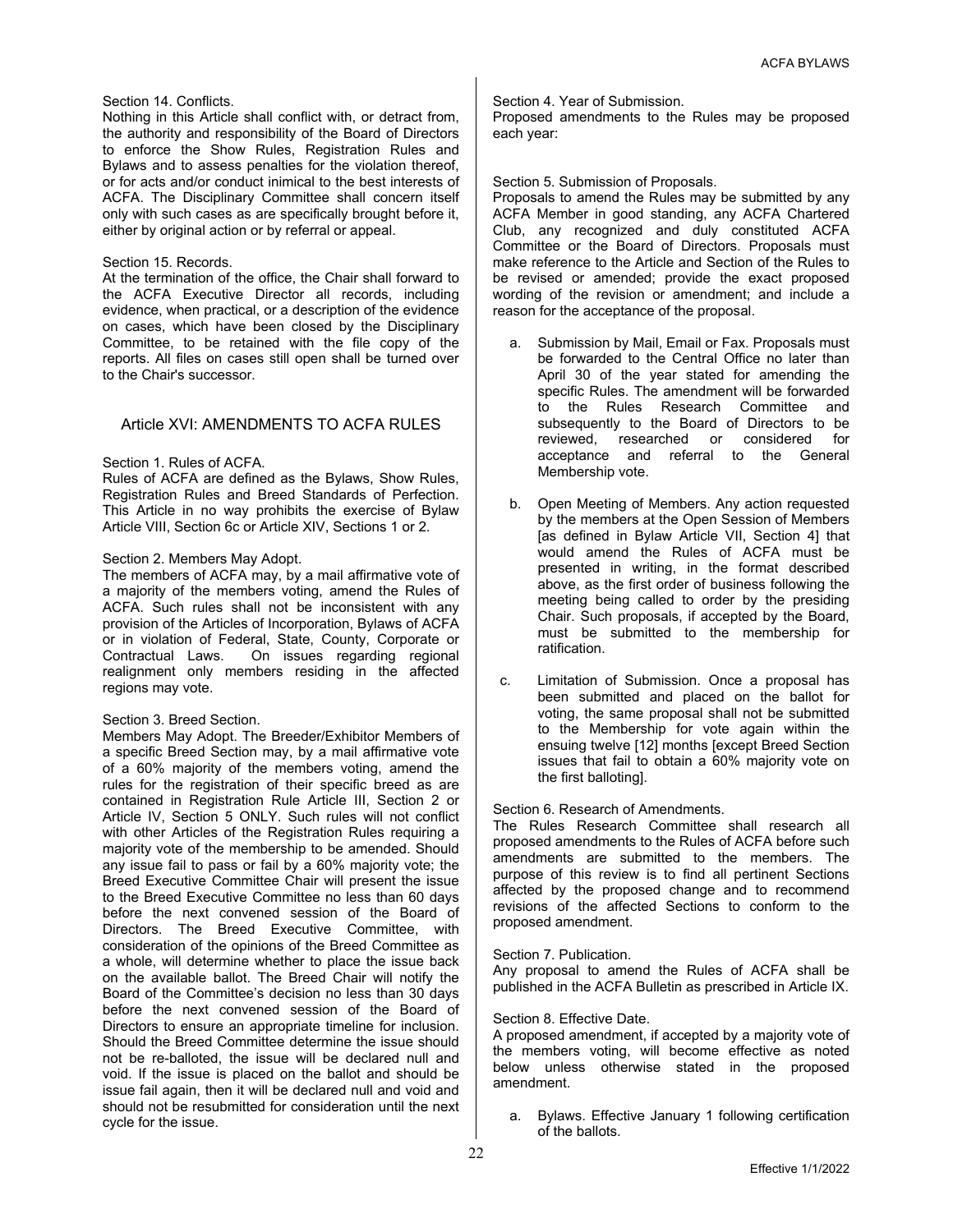- b. Show Rules/Registration Rules. Effective the first day of the new show season following the certification of the ballots.
- c. Standards of Perfection. Effective the first day of the new show season following the certification of the ballots.